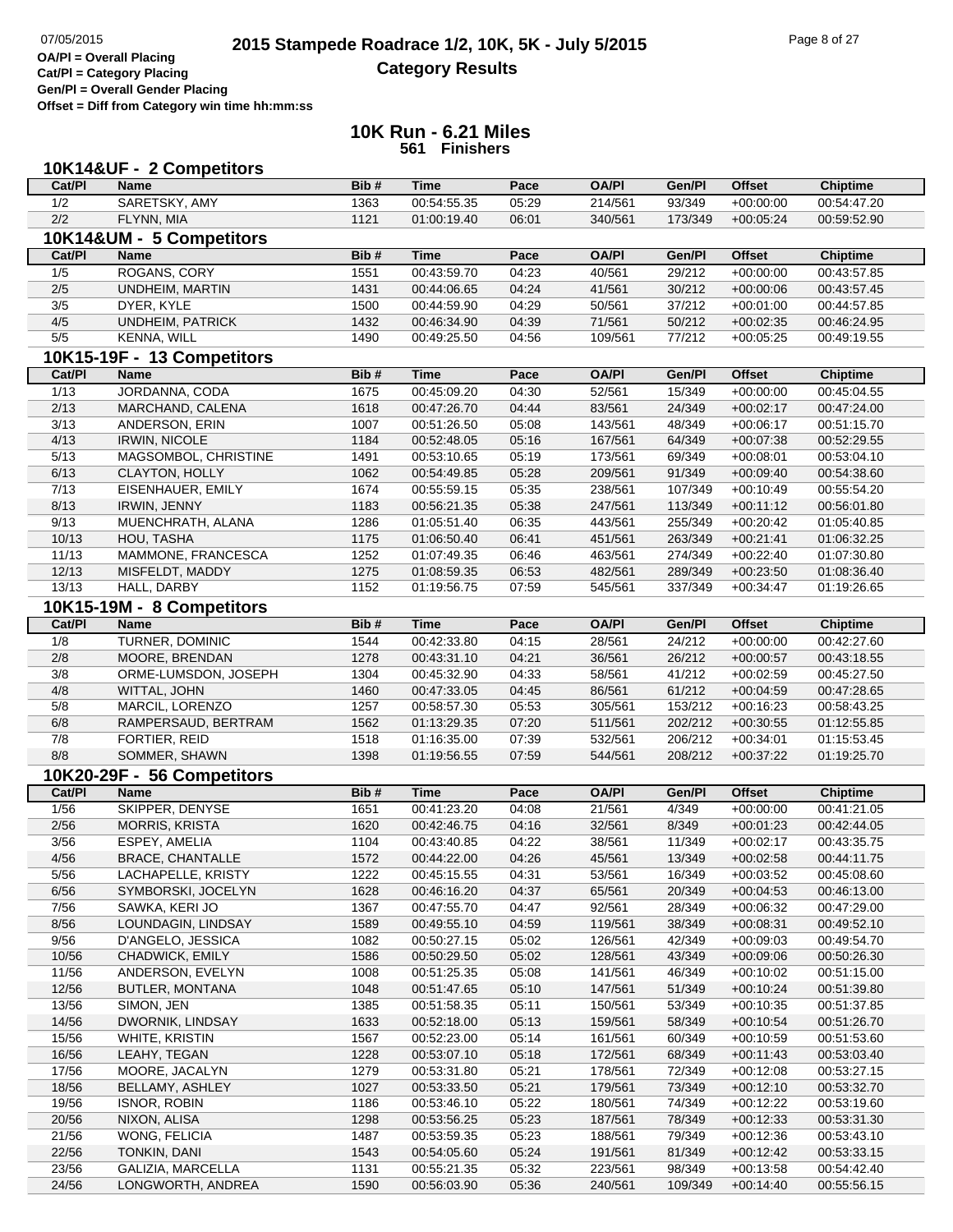## **10K Run - 6.21 Miles 561 Finishers**

## **10K20-29F - 56 Competitors**

| Cat/PI         | Name                                      | Bib#         | Time                       | Pace           | <b>OA/PI</b>       | Gen/Pl             | <b>Offset</b>              | <b>Chiptime</b>            |
|----------------|-------------------------------------------|--------------|----------------------------|----------------|--------------------|--------------------|----------------------------|----------------------------|
| 25/56          | CASE, NICOLE                              | 1052         | 00:57:45.90                | 05:46          | 279/561            | 134/349            | $+00:16:22$                | 00:57:18.55                |
| 26/56          | MILLS, LAUREN                             | 1534         | 00:57:47.90                | 05:46          | 281/561            | 136/349            | $+00:16:24$                | 00:57:44.60                |
| 27/56          | GIBSON, MORGAN                            | 1519         | 00:57:48.05                | 05:46          | 282/561            | 137/349            | $+00:16:24$                | 00:57:45.45                |
| 28/56          | THOMAS, HILARY                            | 1421         | 00:57:55.15                | 05:47          | 287/561            | 141/349            | $+00:16:31$                | 00:57:35.05                |
| 29/56          | STRETCH, LAURA                            | 1541         | 00:58:07.85                | 05:48          | 292/561            | 145/349            | $+00:16:44$                | 00:57:46.30                |
| 30/56          | <b>BECKER, JEAN</b>                       | 1026         | 00:59:19.75                | 05:55          | 316/561            | 159/349            | $+00:17:56$                | 00:58:53.70                |
| 31/56          | VEERMAN, ALANNA                           | 1439         | 00:59:20.50                | 05:56          | 317/561            | 160/349            | $+00:17:57$                | 00:59:16.15                |
| 32/56          | SLOAN, ERIN                               | 1563         | 01:00:44.20                | 06:04          | 345/561            | 176/349            | $+00:19:21$                | 01:00:14.10                |
| 33/56          | WORTHINGTON, ROXANNE                      | 1465         | 01:00:57.20                | 06:05          | 350/561            | 179/349            | $+00:19:34$                | 01:00:53.65                |
| 34/56          | FEQUET, MEGHAN                            | 1113         | 01:01:13.35                | 06:07          | 355/561            | 184/349            | $+00:19:50$                | 01:01:04.60                |
| 35/56          | <b>WILSON, MONIKA</b>                     | 1548         | 01:01:16.00                | 06:07          | 357/561            | 186/349            | $+00:19:52$                | 01:01:04.00                |
| 36/56          | LOWE, CHERISE                             | 1237         | 01:01:17.45                | 06:07          | 358/561            | 187/349            | $+00:19:54$                | 01:00:42.50                |
| 37/56          | HAMBLIN, ASHLEE                           | 1616         | 01:01:26.25                | 06:08          | 364/561            | 192/349            | $+00:20:03$                | 01:00:55.80                |
| 38/56          | WATTIE, DIANA                             | 1448         | 01:02:06.20                | 06:12          | 377/561            | 203/349            | $+00:20:43$                | 01:01:57.55                |
| 39/56          |                                           |              |                            |                |                    |                    |                            |                            |
| 40/56          | VAN RYN, BROOKLYNN                        | 1566         | 01:02:59.25                | 06:17          | 397/561            | 220/349            | $+00:21:36$                | 01:02:30.90                |
|                | SCHIMPF, KARLIE                           | 1371         | 01:03:32.35                | 06:21          | 405/561            | 225/349            | $+00:22:09$                | 01:03:01.40                |
| 41/56          | POLLOCK, COURTNEY                         | 1332         | 01:03:32.35                | 06:21          | 406/561            | 226/349            | $+00:22:09$                | 01:03:01.45                |
| 42/56          | O CONNELL, JENNIFER                       | 1301         | 01:03:43.75                | 06:22          | 409/561            | 227/349            | $+00:22:20$                | 01:03:15.30                |
| 43/56          | KING, AMANDA                              | 1212         | 01:04:32.85                | 06:27          | 419/561            | 235/349            | $+00:23:09$                | 01:04:04.40                |
| 44/56          | KETCHEN, COURTNEY                         | 1208         | 01:05:12.25                | 06:31          | 433/561            | 247/349            | $+00:23:49$                | 01:04:57.00                |
| 45/56          | <b>BLAESER, COURTNEY</b>                  | 1610         | 01:07:24.55                | 06:44          | 460/561            | 271/349            | $+00:26:01$                | 01:07:24.55                |
| 46/56          | PACE, ERIKA                               | 1309         | 01:07:27.10                | 06:44          | 461/561            | 272/349            | $+00:26:03$                | 01:07:19.70                |
| 47/56          | ZUREK, AGNES                              | 1660         | 01:07:27.40                | 06:44          | 462/561            | 273/349            | $+00:26:04$                | 01:07:05.65                |
| 48/56          | FRERICHS, JOCELYN                         | 1127         | 01:08:32.35                | 06:51          | 474/561            | 283/349            | $+00:27:09$                | 01:07:51.45                |
| 49/56          | MUENCHRATH, MARINA                        | 1287         | 01:08:50.65                | 06:53          | 481/561            | 288/349            | $+00:27:27$                | 01:08:40.40                |
| 50/56          | FORTIER, ABBY                             | 1516         | 01:09:41.85                | 06:58          | 488/561            | 293/349            | $+00:28:18$                | 01:08:59.45                |
| 51/56          | BRIAN, DELAYNE                            | 1041         | 01:09:52.95                | 06:59          | 492/561            | 297/349            | $+00:28:29$                | 01:09:24.60                |
| 52/56          | LEIPNITZ, ANTJE                           | 1230         | 01:10:53.00                | 07:05          | 496/561            | 300/349            | $+00:29:29$                | 01:10:41.85                |
| 53/56          | SEMENIUK, CAROLYN                         | 1381         | 01:13:30.10                | 07:21          | 512/561            | 310/349            | $+00:32:06$                | 01:12:52.20                |
| 54/56          | JOLLIMORE, MORGAN                         | 1194         | 01:14:01.70                | 07:24          | 517/561            | 314/349            | $+00:32:38$                | 01:13:52.55                |
|                | HARDING, ALISSA                           | 1156         |                            | 07:25          |                    |                    |                            |                            |
| 55/56          |                                           |              | 01:14:11.30                |                | 518/561            | 315/349            | $+00:32:48$                | 01:13:14.25                |
| 56/56          | TARNASKY, HAYLEY                          | 1415         | 01:32:48.20                | 09:16          | 558/561            | 348/349            | $+00:51:25$                | 01:31:59.85                |
|                |                                           |              |                            |                |                    |                    |                            |                            |
|                | 10K20-29M - 28 Competitors<br><b>Name</b> | Bib#         | <b>Time</b>                | Pace           | <b>OA/PI</b>       |                    |                            |                            |
| Cat/PI         |                                           |              |                            |                |                    | Gen/Pl             | <b>Offset</b>              | <b>Chiptime</b>            |
| 1/28           | <b>BICKLEY, BRAD</b>                      | 1570         | 00:33:21.90                | 03:20          | 1/561              | 1/212              | $+00:00:00$                | 00:33:20.35                |
| 2/28           | JUSTINEN, ROMAN                           | 1668         | 00:33:41.15                | 03:22          | 2/561              | 2/212              | $+00:00:19$                | 00:33:39.80                |
| 3/28           | CHAFE, DAVID                              | 1057         | 00:34:31.30                | 03:27          | 4/561              | 4/212              | $+00:01:09$                | 00:34:29.35                |
| 4/28           | KEELING, JOEL                             | 1200         | 00:39:18.95                | 03:55          | 13/561             | 12/212             | $+00:05:57$                | 00:39:13.70                |
| 5/28           | ROTH, JONATHAN                            | 1581         | 00:40:10.35                | 04:01          | 17/561             | 14/212             | $+00:06:48$                | 00:40:08.70                |
| 6/28           | MOORE, RYAN                               | 1282         | 00:41:10.25                | 04:07          | 20/561             | 17/212             | $+00:07:48$                | 00:41:01.90                |
| 7/28           | MURDOCH, KYLE                             | 1636         | 00:45:58.80                | 04:35          | 62/561             | 44/212             | $+00:12:36$                | 00:45:07.20                |
| 8/28           | SEELEY, SHANE                             | 1378         | 00:46:00.00                | 04:36          | 63/561             |                    | 45/212 +00:12:38           | 00:45:55.85                |
| 9/28           | FINCH, ADAM                               | 1117         | 00:46:29.75                | 04:38          | 68/561             | 47/212             | $+00:13:07$                | 00:46:19.45                |
| 10/28          | MCLEOD, GEOFF                             | 1533         | 00:46:50.30                | 04:41          | 76/561             | 54/212             | $+00:13:28$                | 00:46:42.55                |
| 11/28          | ULLYOTT, BRETT                            | 1629         | 00:46:52.25                | 04:41          | 78/561             | 56/212             | $+00:13:30$                | 00:46:50.65                |
| 12/28          | BAKX, KYLE                                | 1016         | 00:47:37.90                | 04:45          | 87/561             | 62/212             | $+00:14:16$                | 00:47:29.00                |
| 13/28          | WALKER, MATHEW                            | 1441         | 00:47:39.80                | 04:45          | 88/561             | 63/212             | $+00:14:17$                | 00:47:27.80                |
| 14/28          | VOS, JOEY                                 | 1661         | 00:48:09.75                | 04:48          | 94/561             | 66/212             | $+00:14:47$                | 00:48:08.75                |
| 15/28          | SHANTZ, BEN                               | 1537         | 00:49:01.10                | 04:54          | 106/561            | 74/212             | $+00:15:39$                | 00:48:44.50                |
| 16/28          | ZANATTA, RYAN                             | 1469         | 00:50:25.85                | 05:02          | 124/561            | 83/212             | $+00:17:03$                | 00:50:10.80                |
| 17/28          | DAWSON, GARRET                            | 1513         | 00:50:52.15                | 05:05          | 132/561            | 89/212             | $+00:17:30$                | 00:50:28.90                |
| 18/28          | LASHMAR, GARRETT                          | 1528         | 00:52:05.75                | 05:12          | 153/561            | 98/212             | $+00:18:43$                | 00:51:53.70                |
| 19/28          | FLETCHER, NICK                            | 1119         | 00:56:08.85                | 05:36          | 242/561            | 132/212            | $+00:22:46$                | 00:55:47.60                |
| 20/28          | TSEU, COSMUS                              | 1426         | 00:56:45.00                | 05:40          | 257/561            | 137/212            | $+00:23:23$                | 00:56:17.10                |
| 21/28          | SMITSNUK, DARREN                          | 1395         | 00:56:49.85                | 05:40          | 261/561            | 139/212            | $+00:23:27$                | 00:56:21.00                |
| 22/28          | POGOSON, ERA                              | 1330         | 00:57:23.30                | 05:44          | 270/561            | 141/212            | $+00:24:01$                | 00:56:58.55                |
| 23/28          | COMLY, PATRICK                            | 1067         | 00:58:02.60                | 05:48          | 288/561            | 147/212            | $+00:24:40$                | 00:57:40.95                |
| 24/28          | NORRIS, SHELDON                           | 1300         | 00:59:02.45                | 05:54          | 308/561            | 154/212            | $+00:25:40$                | 00:58:33.30                |
| 25/28          | HABERLIN, MATT                            | 1150         | 01:01:32.80                | 06:09          | 368/561            | 173/212            | $+00:28:10$                | 01:01:05.95                |
| 26/28<br>27/28 | LIANG, BRIAN<br>HOLST, RYAN               | 1560<br>1172 | 01:02:59.25<br>01:08:26.45 | 06:17<br>06:50 | 398/561<br>471/561 | 178/212<br>191/212 | $+00:29:37$<br>$+00:35:04$ | 01:02:30.90<br>01:08:09.90 |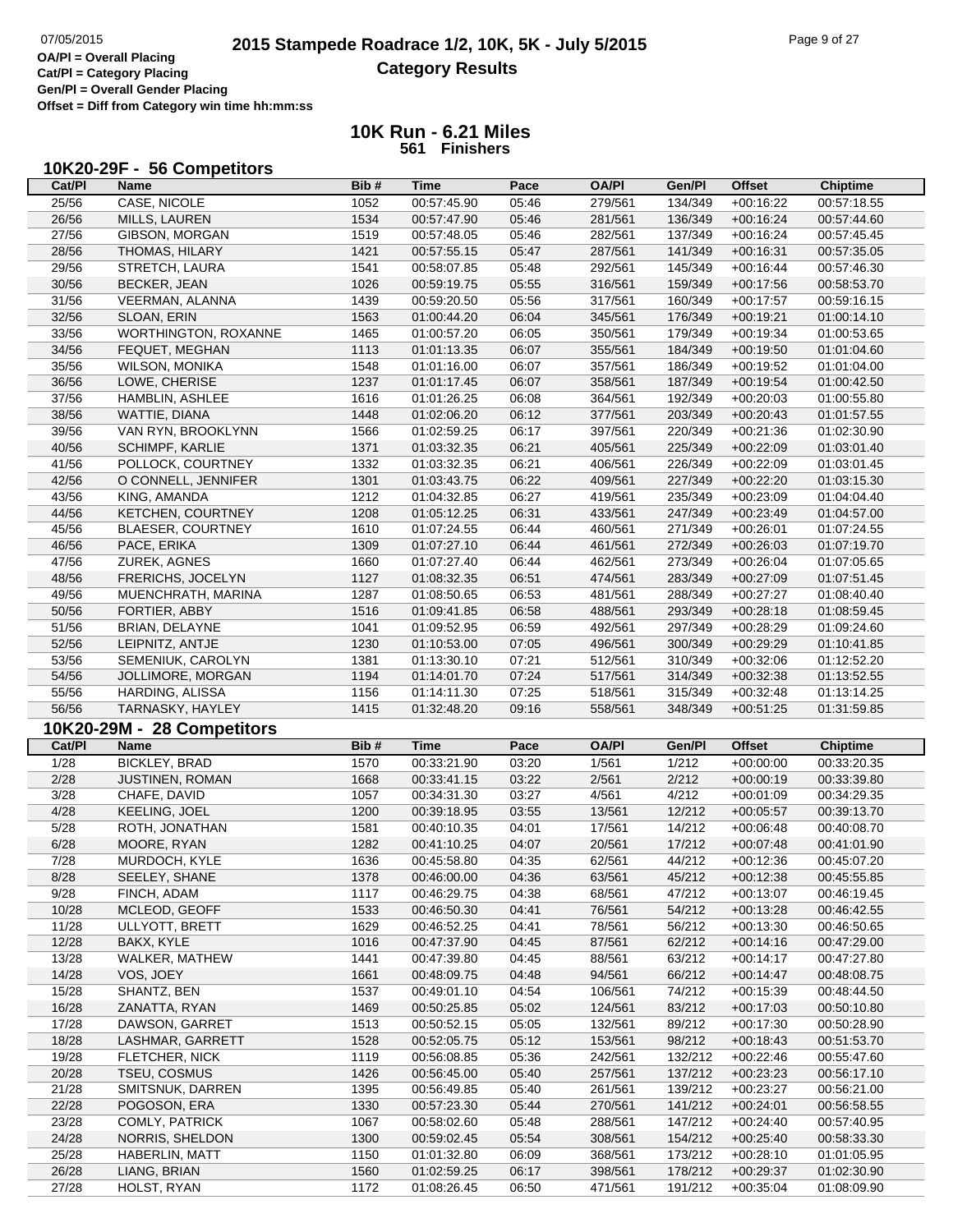## **2015 Stampede Roadrace 1/2, 10K, 5K - July 5/2015** Page 10 of 27<br> **DAPI** = Overall Placing **Category Results**

**Cat/Pl = Category Placing**

**Gen/Pl = Overall Gender Placing**

**Offset = Diff from Category win time hh:mm:ss**

| 10K20-29M - 28 Competitors |
|----------------------------|
|----------------------------|

| Cat/PI | Name                        | Bib# | Time        | Pace  | <b>OA/PI</b> | Gen/Pl  | <b>Offset</b> | <b>Chiptime</b> |
|--------|-----------------------------|------|-------------|-------|--------------|---------|---------------|-----------------|
| 28/28  | MCCOLLUM, DENNIS            | 1261 | 01:15:03.75 | 07:30 | 524/561      | 204/212 | $+00:41:41$   | 01:14:34.70     |
|        | 10K30-39F - 129 Competitors |      |             |       |              |         |               |                 |
| Cat/PI | <b>Name</b>                 | Bib# | <b>Time</b> | Pace  | <b>OA/PI</b> | Gen/Pl  | <b>Offset</b> | <b>Chiptime</b> |
| 1/129  | <b>TURGEON, ASHLEY</b>      | 1428 | 00:39:31.85 | 03:57 | 14/561       | 2/349   | $+00:00:00$   | 00:39:30.25     |
| 2/129  | FRYDMAN, CHERYL             | 1615 | 00:39:41.45 | 03:58 | 16/561       | 3/349   | $+00:00:09$   | 00:39:39.00     |
| 3/129  | LOHMANN, TARA               | 1234 | 00:42:40.75 | 04:16 | 30/561       | 6/349   | $+00:03:08$   | 00:42:27.30     |
| 4/129  | GOODREAU, JAIME             | 1140 | 00:42:43.05 | 04:16 | 31/561       | 7/349   | $+00:03:11$   | 00:42:36.25     |
| 5/129  | PAWELCZAK, ROSARIO          | 1322 | 00:43:00.60 | 04:18 | 33/561       | 9/349   | $+00:03:28$   | 00:42:57.10     |
| 6/129  | SAUNDERS, ALISON            | 1492 | 00:43:08.10 | 04:18 | 34/561       | 10/349  | $+00:03:36$   | 00:43:05.10     |
| 7/129  | THEBERGE, SONIA             | 1595 | 00:45:18.30 | 04:31 | 55/561       | 17/349  | $+00:05:46$   | 00:45:11.60     |
| 8/129  | MACDONALD, MEREDITH         | 1242 | 00:45:56.75 | 04:35 | 60/561       | 18/349  | $+00:06:24$   | 00:45:49.50     |
| 9/129  | FOURNIER, SARAH             | 1125 | 00:46:12.70 | 04:37 | 64/561       | 19/349  | $+00:06:40$   | 00:46:06.45     |
| 10/129 | HOOPER, JANICE              | 1617 | 00:46:50.05 | 04:41 | 75/561       | 22/349  | $+00:07:18$   | 00:46:43.60     |
| 11/129 | DEL CASTILHO, FRAN          | 1088 | 00:47:18.50 | 04:43 | 81/561       | 23/349  | $+00:07:46$   | 00:47:15.50     |
| 12/129 | PREVATT, CHANTEL            | 1335 | 00:47:31.95 | 04:45 | 84/561       | 25/349  | $+00:08:00$   | 00:47:27.00     |
| 13/129 | ARPIN, CHERYL               | 1597 | 00:47:44.65 | 04:46 | 89/561       | 26/349  | $+00:08:12$   | 00:47:40.70     |
| 14/129 | <b>BALDERSTON, PAM</b>      | 1599 | 00:47:52.15 | 04:47 | 90/561       | 27/349  | $+00:08:20$   | 00:47:24.35     |
| 15/129 | COTA, ALICIA                | 1074 | 00:48:25.95 | 04:50 | 99/561       | 30/349  | $+00:08:54$   | 00:48:08.50     |
|        | HAINES, CHELSEA             |      |             |       |              |         |               | 00:48:40.35     |
| 16/129 |                             | 1603 | 00:48:45.00 | 04:52 | 102/561      | 31/349  | $+00:09:13$   |                 |
| 17/129 | <b>BONAR, JENNIFER</b>      | 1036 | 00:48:59.20 | 04:53 | 105/561      | 32/349  | $+00:09:27$   | 00:48:55.65     |
| 18/129 | PENNO, ERIN                 | 1324 | 00:49:39.50 | 04:57 | 112/561      | 34/349  | $+00:10:07$   | 00:49:23.55     |
| 19/129 | WALLACE, ERIN               | 1652 | 00:50:16.45 | 05:01 | 122/561      | 40/349  | $+00:10:44$   | 00:50:13.70     |
| 20/129 | <b>BABES, LIANE</b>         | 1013 | 00:50:53.70 | 05:05 | 134/561      | 44/349  | $+00:11:21$   | 00:50:43.75     |
| 21/129 | HAMILTON INGLIS, JENNIFER   | 1155 | 00:51:38.55 | 05:09 | 144/561      | 49/349  | $+00:12:06$   | 00:51:27.40     |
| 22/129 | MASTALIC, ANNABELLE         | 1258 | 00:52:01.20 | 05:12 | 151/561      | 54/349  | $+00:12:29$   | 00:51:53.05     |
| 23/129 | LUKINUK, ELIZABETH          | 1240 | 00:52:01.35 | 05:12 | 152/561      | 55/349  | $+00:12:29$   | 00:51:52.35     |
| 24/129 | PRASAD, ALENA               | 1334 | 00:52:13.20 | 05:13 | 156/561      | 56/349  | $+00:12:41$   | 00:52:08.75     |
| 25/129 | <b>VERHELST, TWYLA</b>      | 1546 | 00:52:17.40 | 05:13 | 158/561      | 57/349  | $+00:12:45$   | 00:52:09.15     |
| 26/129 | DROUILLARD, KIM             | 1476 | 00:52:18.85 | 05:13 | 160/561      | 59/349  | $+00:12:47$   | 00:52:02.20     |
| 27/129 | NETZEL, MORGAN              | 1296 | 00:52:28.10 | 05:14 | 163/561      | 61/349  | $+00:12:56$   | 00:52:25.65     |
| 28/129 | WHITLEY, LAURA              | 1582 | 00:52:42.05 | 05:16 | 166/561      | 63/349  | $+00:13:10$   | 00:52:28.30     |
| 29/129 | DE WEERD, TARA              | 1670 | 00:52:49.30 | 05:16 | 168/561      | 65/349  | $+00:13:17$   | 00:52:45.95     |
| 30/129 | JORGENSEN, ADRIENNE         | 1526 | 00:53:16.00 | 05:19 | 174/561      | 70/349  | $+00:13:44$   | 00:53:09.20     |
| 31/129 | SAWKA, BRIE                 | 1366 | 00:53:30.00 | 05:21 | 177/561      | 71/349  | $+00:13:58$   | 00:53:02.95     |
| 32/129 | CALL, KRISTA                | 1049 | 00:53:49.60 | 05:22 | 183/561      | 76/349  | $+00:14:17$   | 00:53:18.85     |
| 33/129 | SCHLAUCH, JENNY             | 1372 | 00:53:53.75 | 05:23 | 185/561      | 77/349  | $+00:14:21$   | 00:53:41.90     |
| 34/129 | ANSEEUW, RENEE              | 1010 | 00:54:06.25 | 05:24 | 192/561      | 82/349  | $+00:14:34$   | 00:53:48.75     |
| 35/129 | VAN NIKKELEN-KUYPER, MARIKE | 1437 | 00:54:16.05 | 05:25 | 196/561      | 84/349  | $+00.14.44$   | 00:53:36.80     |
| 36/129 | ZUCZEK, ANETA               | 1471 | 00:54:33.30 | 05:27 | 203/561      | 88/349  | $+00:15:01$   | 00:54:13.45     |
| 37/129 | POELZER, KYLA               | 1329 | 00:54:44.40 | 05:28 | 206/561      | 89/349  | $+00:15:12$   | 00:54:29.15     |
| 38/129 | STORSLEY, JAMIE             | 1406 | 00:54:54.65 | 05:29 | 212/561      | 92/349  | $+00:15:22$   | 00:54:43.60     |
| 39/129 | COOKE, CATHERINE            | 1070 | 00:55:00.80 | 05:30 | 215/561      | 94/349  | $+00:15:28$   | 00:54:40.90     |
| 40/129 | CARRIER-ROBB, DOMINIQUE     | 1613 | 00:55:13.60 | 05:31 | 219/561      | 96/349  | $+00:15:41$   | 00:55:04.95     |
| 41/129 | ELLIOTT, JENNIFER           | 1552 | 00:55:18.35 | 05:31 | 222/561      | 97/349  | $+00:15:46$   | 00:55:06.40     |
| 42/129 | LEE, MICHELLE               | 1229 | 00:55:25.45 | 05:32 | 225/561      | 100/349 | $+00:15:53$   | 00:55:00.95     |
| 43/129 | <b>VIPLER, TONIA</b>        | 1609 | 00:55:43.55 | 05:34 | 230/561      | 103/349 | $+00:16:11$   | 00:55:24.25     |
| 44/129 | MCKITTRICK, TANYA           | 1267 | 00:55:45.55 | 05:34 | 232/561      | 104/349 | $+00:16:13$   | 00:55:12.80     |
| 45/129 | GANO, JESSICA               | 1132 | 00:55:49.45 | 05:34 | 234/561      | 105/349 | $+00:16:17$   | 00:55:49.40     |
| 46/129 | NGUYEN, LAURENCE            | 1297 | 00:55:59.30 | 05:35 | 239/561      | 108/349 | $+00:16:27$   | 00:55:55.35     |
| 47/129 | <b>BOOKER, TARA</b>         | 1037 | 00:56:16.75 | 05:37 | 243/561      | 111/349 | $+00:16:44$   | 00:55:59.90     |
| 48/129 | <b>GORELIK, LENA</b>        | 1143 | 00:56:19.05 | 05:37 | 245/561      | 112/349 | $+00:16:47$   | 00:56:14.80     |
| 49/129 | MORGAN, DAYNA               | 1283 | 00:56:25.00 | 05:38 | 248/561      | 114/349 | $+00:16:53$   | 00:56:10.50     |
| 50/129 | <b>WILSON, TAMMY</b>        | 1583 | 00:56:26.55 | 05:38 | 249/561      | 115/349 | $+00:16:54$   | 00:55:57.10     |
| 51/129 | CAZEMIER, LEAH              | 1055 | 00:56:31.30 | 05:39 | 254/561      | 118/349 | $+00:16:59$   | 00:56:02.65     |
| 52/129 | CAZEMIER, RIINA             | 1056 |             | 05:39 | 255/561      | 119/349 |               |                 |
|        |                             |      | 00:56:31.45 |       |              |         | $+00:16:59$   | 00:56:03.65     |
| 53/129 | <b>MORRISON, KYLA</b>       | 1285 | 00:56:49.15 | 05:40 | 260/561      | 122/349 | $+00:17:17$   | 00:56:27.35     |
| 54/129 | MANN, URSULA                | 1255 | 00:56:57.70 | 05:41 | 264/561      | 124/349 | $+00:17:25$   | 00:56:43.65     |
| 55/129 | THOMAS, KARLA               | 1422 | 00:57:12.35 | 05:43 | 266/561      | 126/349 | $+00:17:40$   | 00:56:48.95     |
| 56/129 | PICARD, KELLY               | 1328 | 00:57:12.40 | 05:43 | 267/561      | 127/349 | $+00:17:40$   | 00:56:48.15     |
| 57/129 | PFEIFFER, SHANNON           | 1325 | 00:57:16.30 | 05:43 | 268/561      | 128/349 | $+00:17:44$   | 00:57:02.25     |
| 58/129 | ERVICK, CASSANDRA           | 1103 | 00:57:47.25 | 05:46 | 280/561      | 135/349 | $+00:18:15$   | 00:57:30.95     |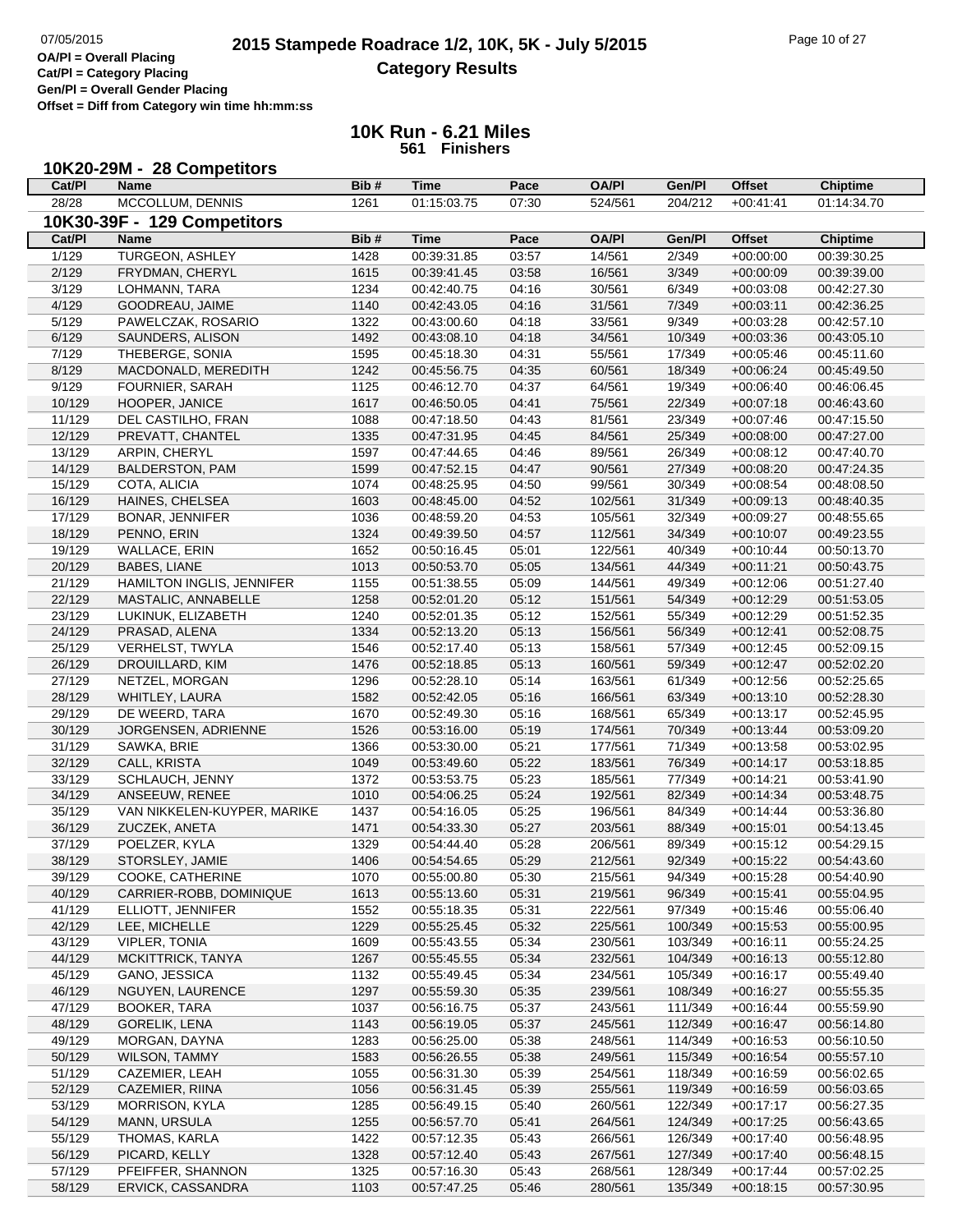> **10K Run - 6.21 Miles 561 Finishers**

## **10K30-39F - 129 Competitors**

| Cat/PI  | Name                        | Bib# | <b>Time</b> | Pace  | <b>OA/PI</b> | Gen/Pl  | <b>Offset</b> | <b>Chiptime</b> |
|---------|-----------------------------|------|-------------|-------|--------------|---------|---------------|-----------------|
| 59/129  | <b>MORRIS, CARLA</b>        | 1284 | 00:57:54.70 | 05:47 | 286/561      | 140/349 | $+00:18:22$   | 00:57:11.30     |
| 60/129  | ANDERSON, JAMIE             | 1009 | 00:58:07.20 | 05:48 | 290/561      | 143/349 | $+00:18:35$   | 00:57:49.85     |
| 61/129  | MCDUFF, CORIE               | 1263 | 00:58:07.40 | 05:48 | 291/561      | 144/349 | $+00:18:35$   | 00:57:49.90     |
| 62/129  | THIBAULT, AMELIE            | 1420 | 00:58:31.60 | 05:51 | 297/561      | 147/349 | $+00:18:59$   | 00:58:01.35     |
| 63/129  | BATYCKY, ALEXANDRA          | 1021 | 00:58:34.50 | 05:51 | 298/561      | 148/349 | $+00:19:02$   | 00:58:08.35     |
| 64/129  | SYER, MELISSA               | 1413 | 00:58:39.40 | 05:51 | 300/561      | 149/349 | $+00:19:07$   | 00:58:10.00     |
| 65/129  | THERRIEN, MOLLY             | 1542 | 00:58:39.90 | 05:51 | 301/561      | 150/349 | $+00:19:08$   | 00:58:25.25     |
| 66/129  | WIGNES, EMILY               | 1457 | 00:58:42.05 | 05:52 | 302/561      | 151/349 | $+00:19:10$   | 00:58:24.00     |
| 67/129  | CRAMER, DAYLE               | 1077 | 00:59:08.05 | 05:54 | 309/561      | 155/349 | $+00:19:36$   | 00:58:49.75     |
| 68/129  | CARTERI, PAM                | 1051 | 00:59:08.15 | 05:54 | 310/561      | 156/349 | $+00:19:36$   | 00:58:41.20     |
| 69/129  | AUSTAD, ERIN                | 1598 | 00:59:11.65 | 05:55 | 311/561      | 157/349 | $+00:19:39$   | 00:59:06.85     |
| 70/129  | LAW, VICKY                  | 1227 | 00:59:34.40 | 05:57 | 325/561      | 161/349 | $+00:20:02$   | 00:59:21.40     |
| 71/129  | DESTA, BARBARA              | 1655 | 00:59:39.05 | 05:57 | 328/561      | 163/349 | $+00:20:07$   | 00:59:27.90     |
| 72/129  | SAURO, KHARA                | 1365 | 00:59:41.10 | 05:58 | 329/561      | 164/349 | $+00:20:09$   | 00:59:20.10     |
| 73/129  | <b>TAYLOR, ALICIA</b>       | 1417 | 00:59:53.35 | 05:59 | 331/561      | 165/349 | $+00:20:21$   | 00:59:37.70     |
| 74/129  | MAKIN, SHAWNA               | 1531 | 00:59:55.40 | 05:59 | 332/561      | 166/349 | $+00:20:23$   | 00:59:46.35     |
| 75/129  | COWLING, CATHY              | 1646 | 00:59:56.85 | 05:59 | 333/561      | 167/349 | $+00:20:25$   | 00:59:34.45     |
| 76/129  | SPENCER, DANIELLE           | 1607 | 00:59:58.45 | 05:59 | 334/561      | 168/349 | $+00:20:26$   | 00:59:53.60     |
| 77/129  | COSTANZO, SHELLEY           | 1073 | 01:00:10.60 | 06:01 | 336/561      | 170/349 | $+00:20:38$   | 00:59:56.95     |
| 78/129  | LEE, KERRY                  | 1642 | 01:00:15.10 | 06:01 | 338/561      | 172/349 | $+00:20:43$   | 00:59:42.35     |
|         | DAVIDSON, KELSEY            | 1084 |             | 06:04 | 346/561      | 177/349 |               | 01:00:15.20     |
| 79/129  |                             | 1011 | 01:00:44.95 |       |              | 180/349 | $+00:21:13$   | 01:00:33.45     |
| 80/129  | <b>ASHTON, KEARA</b>        |      | 01:00:59.00 | 06:05 | 351/561      |         | $+00:21:27$   |                 |
| 81/129  | FRANK, KELLY                | 1126 | 01:01:06.75 | 06:06 | 354/561      | 183/349 | $+00:21:34$   | 01:00:23.60     |
| 82/129  | DALBY, NIKKI<br>EPP. KIMIKO | 1083 | 01:01:20.00 | 06:08 | 361/561      | 190/349 | $+00:21:48$   | 01:00:45.35     |
| 83/129  |                             | 1102 | 01:01:27.85 | 06:08 | 365/561      | 193/349 | $+00:21:56$   | 01:01:18.10     |
| 84/129  | FARRIS, KIMBERLEY           | 1634 | 01:01:30.75 | 06:09 | 366/561      | 194/349 | $+00:21:58$   | 01:01:27.00     |
| 85/129  | BERTIN, SHAWNA              | 1030 | 01:01:48.75 | 06:10 | 371/561      | 198/349 | $+00:22:16$   | 01:01:26.80     |
| 86/129  | O'REILLY, LINDSAY           | 1303 | 01:02:07.65 | 06:12 | 378/561      | 204/349 | $+00:22:35$   | 01:01:50.10     |
| 87/129  | <b>CUNNINGHAM, NICOLE</b>   | 1080 | 01:02:11.10 | 06:13 | 379/561      | 205/349 | $+00:22:39$   | 01:01:43.30     |
| 88/129  | HASSELBERG, SHELLEY         | 1161 | 01:02:14.25 | 06:13 | 382/561      | 208/349 | $+00:22:42$   | 01:01:42.60     |
| 89/129  | FERHATOGLU, DENIZ           | 1114 | 01:02:20.40 | 06:14 | 383/561      | 209/349 | $+00:22:48$   | 01:01:55.85     |
| 90/129  | <b>WASHCUK, MELISSA</b>     | 1446 | 01:02:26.10 | 06:14 | 385/561      | 210/349 | $+00:22:54$   | 01:02:20.05     |
| 91/129  | GLOWASKY, RIO               | 1139 | 01:02:29.70 | 06:14 | 387/561      | 212/349 | $+00:22:57$   | 01:02:23.45     |
| 92/129  | WILTSE, KIM                 | 1459 | 01:02:32.10 | 06:15 | 389/561      | 213/349 | $+00:23:00$   | 01:02:10.25     |
| 93/129  | RIVERA, KATHERINE           | 1579 | 01:02:32.90 | 06:15 | 391/561      | 215/349 | $+00:23:01$   | 01:02:28.90     |
| 94/129  | <b>BOLITHO, SHERI</b>       | 1035 | 01:02:56.65 | 06:17 | 395/561      | 218/349 | $+00:23:24$   | 01:02:45.85     |
| 95/129  | <b>MCKAIN, AMBER</b>        | 1656 | 01:02:57.30 | 06:17 | 396/561      | 219/349 | $+00:23:25$   | 01:02:42.30     |
| 96/129  | POIRIER, LESLIE             | 1331 | 01:03:27.65 | 06:20 | 402/561      | 222/349 | $+00:23:55$   | 01:03:05.25     |
| 97/129  | MACKENZIE, LINDSAY          | 1247 | 01:03:27.70 | 06:20 | 403/561      | 223/349 | $+00:23:55$   | 01:03:04.50     |
| 98/129  | SANDS, CHRISTINA            | 1361 | 01:03:31.85 | 06:21 | 404/561      | 224/349 | $+00:24:00$   | 01:02:59.40     |
| 99/129  | FROST, AMANDA               | 1129 | 01:04:18.55 | 06:25 | 415/561      | 232/349 | $+00:24:46$   | 01:03:48.45     |
| 100/129 | COVERLY, LEE-ANN            | 1075 | 01:04:33.40 | 06:27 | 420/561      | 236/349 | $+00:25:01$   | 01:04:29.35     |
| 101/129 | KHAN, SAMEENA               | 1209 | 01:04:34.15 | 06:27 | 421/561      | 237/349 | $+00:25:02$   | 01:04:27.95     |
| 102/129 | WONG, KATHERINE             | 1462 | 01:04:59.75 | 06:29 | 430/561      | 244/349 | $+00:25:27$   | 01:04:30.70     |
| 103/129 | ABRAHAM, SALLY              | 1495 | 01:05:05.90 | 06:30 | 431/561      | 245/349 | $+00:25:34$   | 01:04:46.00     |
| 104/129 | <b>BARQUEST, LINDA</b>      | 1020 | 01:05:39.50 | 06:33 | 438/561      | 250/349 | $+00:26:07$   | 01:05:08.15     |
| 105/129 | KERNAN, SHEILA              | 1527 | 01:05:45.80 | 06:34 | 440/561      | 252/349 | $+00:26:13$   | 01:05:27.30     |
| 106/129 | LUCHIA, ANDREA              | 1238 | 01:05:46.95 | 06:34 | 441/561      | 253/349 | $+00:26:15$   | 01:05:15.40     |
| 107/129 | TWIN, ORLEANE               | 1430 | 01:05:51.85 | 06:35 | 444/561      | 256/349 | $+00:26:20$   | 01:05:34.95     |
| 108/129 | MICHAUD, LYNN               | 1272 | 01:06:20.10 | 06:38 | 448/561      | 260/349 | $+00:26:48$   | 01:06:06.40     |
| 109/129 | SELF, DANIELLE              | 1380 | 01:07:02.85 | 06:42 | 452/561      | 264/349 | $+00:27:31$   | 01:06:37.00     |
| 110/129 | KAETLER, JENNIFER           | 1196 | 01:07:03.10 | 06:42 | 454/561      | 266/349 | $+00:27:31$   | 01:06:36.15     |
| 111/129 | HAIGHT-SHERRY, KRISTA       | 1151 | 01:07:03.80 | 06:42 | 455/561      | 267/349 | $+00:27:31$   | 01:06:13.80     |
| 112/129 | BOGAART, JANNA              | 1033 | 01:07:05.30 | 06:42 | 457/561      | 269/349 | $+00:27:33$   | 01:06:36.65     |
| 113/129 | TKACHUK, KERI               | 1645 | 01:07:16.50 | 06:43 | 459/561      | 270/349 | $+00:27:44$   | 01:06:53.10     |
| 114/129 | DEUTSCHER, NICOLE           | 1092 | 01:07:55.60 | 06:47 | 466/561      | 277/349 | $+00:28:23$   | 01:07:30.65     |
| 115/129 | CROOKS, CHARLENE            | 1078 | 01:08:12.85 | 06:49 | 468/561      | 278/349 | $+00:28:41$   | 01:07:55.80     |
| 116/129 | KLEIN, MICHELE              | 1213 | 01:08:25.40 | 06:50 | 469/561      | 279/349 | $+00:28:53$   | 01:08:04.15     |
| 117/129 | JOWETT, HEATHER             | 1635 | 01:08:25.70 | 06:50 | 470/561      | 280/349 | $+00:28:53$   | 01:08:05.15     |
| 118/129 | PARKER, ASHLEY              | 1316 | 01:08:32.35 | 06:51 | 473/561      | 282/349 | $+00:29:00$   | 01:07:50.65     |
| 119/129 | JOACHIM, NATASHA            | 1191 | 01:09:16.75 | 06:55 | 485/561      | 292/349 | $+00:29:44$   | 01:08:32.80     |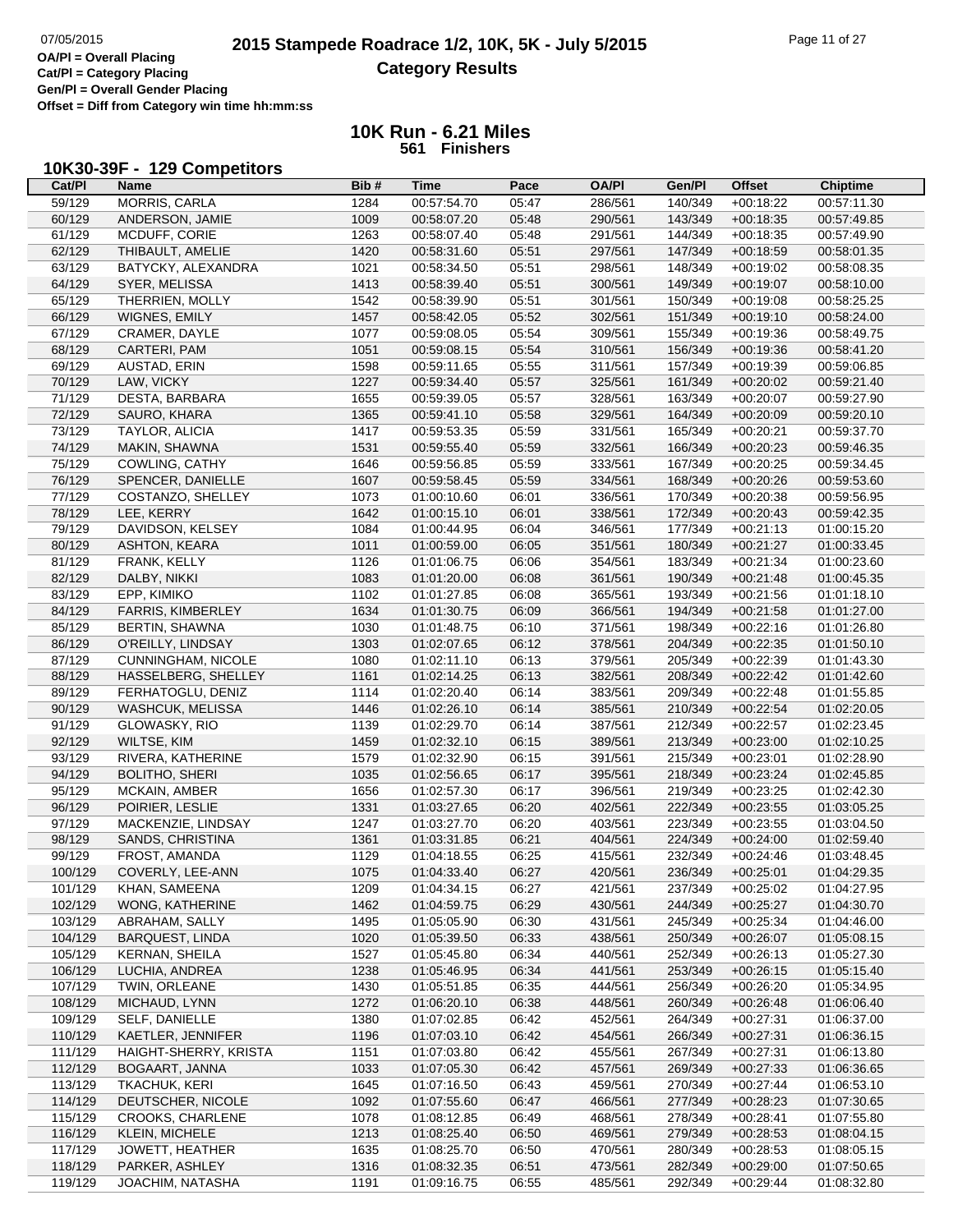**Cat/Pl = Category Placing Gen/Pl = Overall Gender Placing**

**Offset = Diff from Category win time hh:mm:ss**

| Cat/PI  | 10K30-39F - 129 Competitors<br><b>Name</b> | Bib# | <b>Time</b>                | Pace  | <b>OA/PI</b>       | Gen/Pl  | <b>Offset</b>              | <b>Chiptime</b> |
|---------|--------------------------------------------|------|----------------------------|-------|--------------------|---------|----------------------------|-----------------|
| 120/129 | DEBERT, CHANTEL                            | 1085 | 01:09:46.90                | 06:58 | 490/561            | 295/349 | $+00:30:15$                | 01:08:57.55     |
| 121/129 | LABELLA, CHRISTINE                         | 1221 | 01:09:47.20                | 06:58 | 491/561            | 296/349 | $+00:30:15$                | 01:08:57.80     |
| 122/129 | HENRY, CHANDRA                             | 1522 | 01:11:16.55                | 07:07 | 499/561            | 302/349 | $+00:31:44$                | 01:11:09.20     |
| 123/129 | ONEKPE, AFURE                              | 1653 | 01:12:01.35                | 07:12 | 506/561            | 306/349 | $+00:32:29$                | 01:11:55.75     |
| 124/129 | HENDERSON, CANDACE                         | 1165 | 01:13:33.85                | 07:21 | 514/561            | 311/349 | $+00:34:02$                | 01:13:03.70     |
| 125/129 | MACEACHERN, MEAGHEN                        | 1244 | 01:14:00.25                | 07:24 | 516/561            | 313/349 | $+00:34:28$                | 01:13:34.80     |
|         |                                            |      |                            |       |                    |         |                            |                 |
| 126/129 | ANON, YMOUS                                | 1530 | 01:15:26.30                | 07:32 | 527/561            | 322/349 | $+00:35:54$                | 01:15:07.45     |
| 127/129 | <b>BLACK, LESLEY</b>                       | 1508 | 01:16:13.45                | 07:37 | 531/561            | 326/349 | $+00:36:41$                | 01:15:34.50     |
| 128/129 | WHITE, CHRISTA                             | 1454 | 01:20:24.40                | 08:02 | 546/561            | 338/349 | $+00:40:52$                | 01:16:26.35     |
| 129/129 | <b>GRIFFITHS, ERIKA</b>                    | 1665 | 01:24:17.25                | 08:25 | 551/561            | 343/349 | $+00.44.45$                | 01:23:28.00     |
|         | 10K30-39M - 60 Competitors                 |      |                            |       |                    |         |                            |                 |
| Cat/PI  | <b>Name</b>                                | Bib# | <b>Time</b>                | Pace  | <b>OA/PI</b>       | Gen/Pl  | <b>Offset</b>              | <b>Chiptime</b> |
| 1/60    | SWANSON, AARON                             | 1608 | 00:33:50.00                | 03:23 | 3/561              | 3/212   | $+00:00:00$                | 00:33:48.95     |
| 2/60    | ROBB, JAIME                                | 1622 | 00:37:26.50                | 03:44 | 7/561              | 7/212   | $+00:03:36$                | 00:37:25.70     |
| 3/60    | FALKE, GUNNAR                              | 1108 | 00:38:53.15                | 03:53 | 11/561             | 10/212  | $+00:05:03$                | 00:38:51.30     |
| 4/60    | HAYES, JASON                               | 1163 | 00:41:01.95                | 04:06 | 19/561             | 16/212  | $+00:07:11$                | 00:40:59.80     |
| 5/60    | <b>GHERAN, PAUL</b>                        | 1137 | 00:43:32.90                | 04:21 | 37/561             | 27/212  | $+00:09:42$                | 00:43:31.25     |
| 6/60    | STANIEWSKI, DOMINIC                        | 1625 | 00:44:07.25                | 04:24 | 42/561             | 31/212  | $+00:10:17$                | 00:44:00.50     |
| 7/60    | CUNNINGHAM, CAMERON                        | 1512 | 00:44:17.35                | 04:25 | 44/561             | 32/212  | $+00:10:27$                | 00:44:12.95     |
| 8/60    | LEE, LARRY                                 | 1604 | 00:44:47.30                | 04:28 | 48/561             | 35/212  | $+00:10:57$                | 00:44:41.05     |
| 9/60    | GOLDENBERG, RYAN                           | 1520 | 00:45:15.80                | 04:31 | 54/561             | 38/212  | $+00:11:25$                | 00:45:07.05     |
| 10/60   | RAWSON, DOUG                               | 1345 | 00:45:25.15                | 04:32 | 56/561             | 39/212  | $+00:11:35$                | 00:45:17.55     |
| 11/60   | <b>MUTIKANI, TONGO</b>                     | 1293 | 00:45:32.30                | 04:33 | 57/561             | 40/212  | $+00:11:42$                | 00:45:21.70     |
| 12/60   | <b>BURNETT, BRYON</b>                      | 1612 | 00:46:16.30                | 04:37 | 66/561             | 46/212  | $+00:12:26$                | 00:46:05.75     |
| 13/60   | HOMAN, JOHN                                | 1643 | 00:46:36.15                | 04:39 | 72/561             | 51/212  | $+00:12:46$                | 00:46:27.60     |
| 14/60   | ROBERGE, BRIAN                             | 1352 | 00:46:53.10                | 04:41 | 79/561             | 57/212  | $+00:13:03$                | 00:46:46.85     |
| 15/60   | MAJCHER, TYLER                             | 1483 | 00:47:10.40                | 04:43 | 80/561             | 58/212  | $+00:13:20$                | 00:47:03.05     |
| 16/60   | <b>GORELIK, ALEX</b>                       | 1142 | 00:47:32.40                | 04:45 | 85/561             | 60/212  | $+00:13:42$                | 00:47:27.95     |
| 17/60   | KUDAR, BRAD                                | 1217 | 00:47:53.65                | 04:47 | 91/561             | 64/212  | $+00:14:03$                | 00:47:39.70     |
| 18/60   | <b>BUNTING, AARON</b>                      | 1045 | 00:48:16.55                | 04:49 | 96/561             | 67/212  | $+00:14:26$                | 00:47:59.45     |
| 19/60   | SCALZO, DAVID                              | 1369 | 00:48:31.75                | 04:51 | 100/561            | 70/212  | $+00:14:41$                | 00:48:25.30     |
| 20/60   | FARLEY, SHAE                               | 1110 | 00:48:50.70                | 04:53 | 104/561            | 73/212  | $+00:15:00$                | 00:48:44.85     |
| 21/60   | LEWIS, RANDY                               | 1231 | 00:50:26.95                | 05:02 | 125/561            | 84/212  | $+00:16:36$                | 00:50:04.35     |
| 22/60   | TATTERTON, BEN                             | 1416 | 00:50:28.65                | 05:02 | 127/561            | 85/212  | $+00:16:38$                | 00:50:14.80     |
| 23/60   | JORGENSEN, CODY                            | 1195 | 00:50:40.30                | 05:04 | 129/561            | 86/212  | $+00:16:50$                | 00:49:53.40     |
| 24/60   | <b>GORDON, NATHAN</b>                      | 1141 | 00:50:44.05                | 05:04 | 131/561            | 88/212  | $+00:16:54$                | 00:50:32.95     |
| 25/60   | KIMMEL, MIKE                               | 1211 | 00:51:03.40                | 05:06 | 135/561            | 91/212  | $+00:17:13$                | 00:50:51.75     |
| 26/60   | KOLADICH, ANDRE                            | 1215 | 00:51:44.85                | 05:10 | 146/561            | 96/212  | $+00:17:54$                | 00:51:21.65     |
| 27/60   | DZIAK, PETER                               | 1659 | 00:51:55.20                | 05:11 | 148/561            | 97/212  | $+00:18:05$                | 00:51:34.20     |
| 28/60   | <b>GRAHAM, CHRIS</b>                       | 1144 | 00:52:10.20                | 05:13 | 154/561            | 99/212  | $+00:18:20$                | 00:51:48.90     |
| 29/60   | <b>KREUGER, CHRIS</b>                      | 1558 | 00:52:55.20                | 05:17 | 170/561            | 104/212 | $+00:19:05$                | 00:52:33.85     |
| 30/60   | STUBBS, MICHAEL                            | 1409 | 00:53:18.20                | 05:19 | 176/561            | 106/212 | $+00:19:28$                | 00:53:01.65     |
| 31/60   | CLARK, KEVIN                               | 1061 | 00:53:52.95                | 05:23 | 184/561            | 108/212 | $+00:20:02$                | 00:53:40.70     |
| 32/60   | WILLIAMSON, NATHAN                         | 1568 | 00:53:53.85                | 05:23 | 186/561            | 109/212 | $+00:20:03$                | 00:53:37.75     |
| 33/60   | DELUCA, RYAN                               | 1089 | 00:54:03.90                | 05:24 | 190/561            | 110/212 | $+00:20:13$                | 00:53:46.75     |
| 34/60   | DOUGHERTY, JARED                           | 1095 | 00:54:24.10                | 05:26 | 202/561            | 115/212 | $+00:20:34$                | 00:54:07.70     |
| 35/60   | <b>GHERAN, CHRIS</b>                       | 1135 | 00:54:44.10                | 05:28 | 205/561            | 117/212 | $+00:20:54$                | 00:54:31.15     |
| 36/60   | <b>BRETT, CHRIS</b>                        | 1040 | 00:54:46.35                | 05:28 | 208/561            | 118/212 |                            | 00:54:25.00     |
|         |                                            |      |                            |       | 211/561            |         | $+00:20:56$<br>$+00:21:00$ | 00:54:35.15     |
| 37/60   | REDDY, QUENTIN                             | 1536 | 00:54:50.60                | 05:29 |                    | 120/212 |                            | 00:55:07.80     |
| 38/60   | KWAN, JOE                                  | 1219 | 00:55:15.65<br>00:55:39.50 | 05:31 | 220/561<br>229/561 | 124/212 | $+00:21:25$                | 00:55:30.60     |
| 39/60   | YUMOL, JONATHAN                            | 1504 |                            | 05:33 |                    | 127/212 | $+00:21:49$                |                 |
| 40/60   | MCKITTRICK, STEVEN                         | 1266 | 00:55:46.75                | 05:34 | 233/561            | 129/212 | $+00:21:56$                | 00:55:14.30     |
| 41/60   | TONKIN, CHRISTOPHER                        | 1664 | 00:57:29.85                | 05:44 | 271/561            | 142/212 | $+00:23:39$                | 00:56:57.10     |
| 42/60   | KENEY, TOM                                 | 1206 | 00:57:37.85                | 05:45 | 275/561            | 145/212 | $+00:23:47$                | 00:57:11.00     |
| 43/60   | <b>WENGER, MARC</b>                        | 1450 | 00:58:26.80                | 05:50 | 293/561            | 148/212 | $+00:24:36$                | 00:58:12.05     |
| 44/60   | CARR, CHRIS                                | 1602 | 00:58:31.25                | 05:51 | 296/561            | 150/212 | $+00:24:41$                | 00:58:15.80     |
| 45/60   | SCOTT, MARK                                | 1375 | 00:58:35.60                | 05:51 | 299/561            | 151/212 | $+00:24:45$                | 00:58:10.35     |
| 46/60   | HOWES, TREVOR                              | 1657 | 00:58:50.20                | 05:53 | 304/561            | 152/212 | $+00:25:00$                | 00:58:29.50     |
| 47/60   | SYER, TIM                                  | 1414 | 00:59:29.75                | 05:56 | 321/561            | 161/212 | $+00:25:39$                | 00:58:58.90     |
| 48/60   | QUIGG, KEVIN                               | 1337 | 00:59:30.40                | 05:57 | 323/561            | 163/212 | $+00:25:40$                | 00:58:46.50     |
| 49/60   | DESTA, WES                                 | 1654 | 00:59:38.85                | 05:57 | 327/561            | 165/212 | $+00:25:48$                | 00:59:27.75     |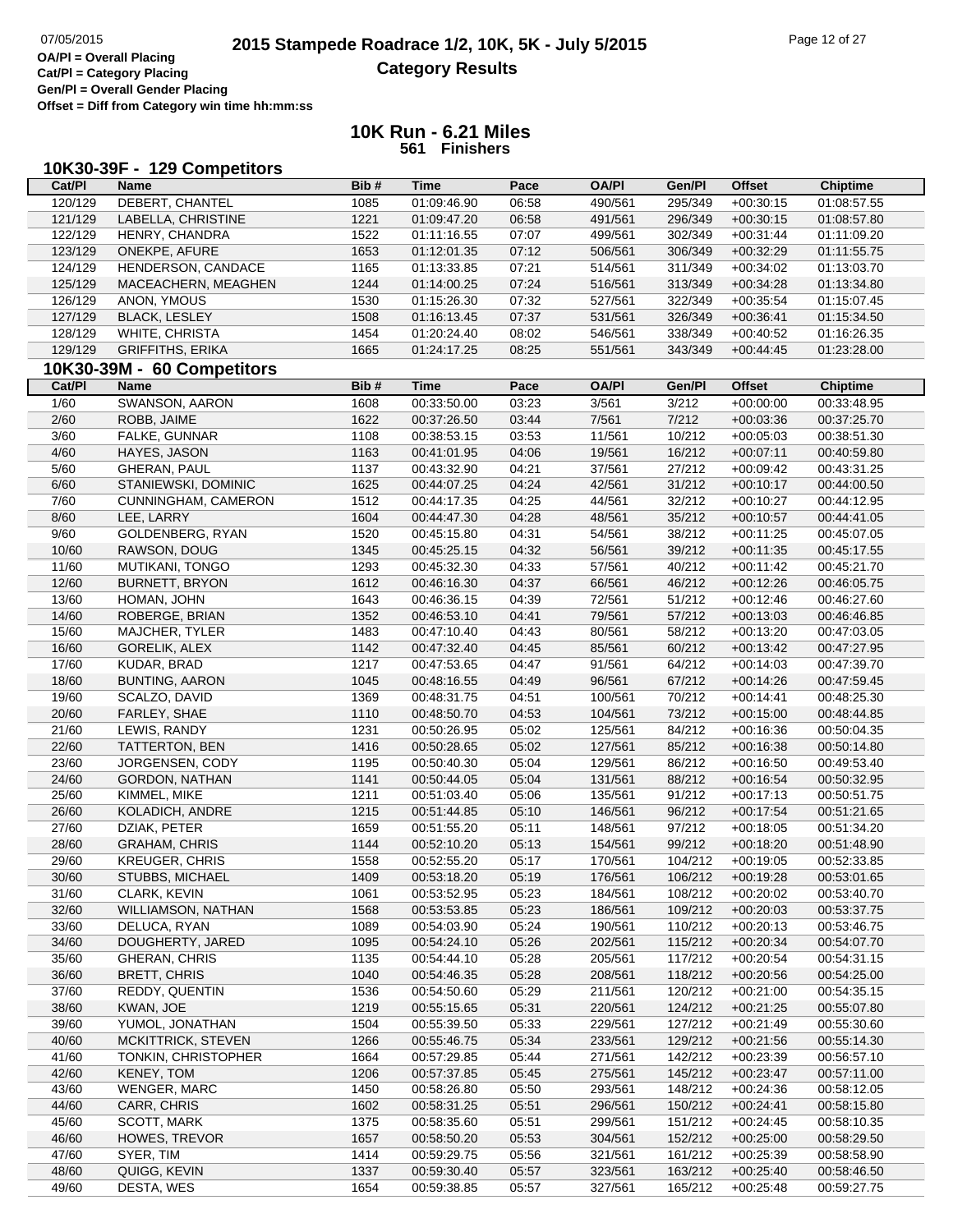|        | 10K30-39M - 60 Competitors |      |             |       |              |         |               |                 |
|--------|----------------------------|------|-------------|-------|--------------|---------|---------------|-----------------|
| Cat/PI | <b>Name</b>                | Bib# | <b>Time</b> | Pace  | <b>OA/PI</b> | Gen/Pl  | <b>Offset</b> | <b>Chiptime</b> |
| 50/60  | HASSELBERG, SHANE          | 1160 | 01:00:32.40 | 06:03 | 343/561      | 169/212 | $+00:26:42$   | 01:00:01.15     |
| 51/60  | MATTIE, ANTHONY            | 1259 | 01:01:25.85 | 06:08 | 363/561      | 172/212 | $+00:27:35$   | 01:01:17.30     |
| 52/60  | <b>HINTON, THOMAS</b>      | 1171 | 01:02:23.70 | 06:14 | 384/561      | 175/212 | $+00:28:33$   | 01:01:37.05     |
| 53/60  | CUTTS, WILL                | 1081 | 01:02:31.90 | 06:15 | 388/561      | 176/212 | $+00:28:41$   | 01:02:10.60     |
| 54/60  | STORBAKKEN, DEREK          | 1626 | 01:03:11.20 | 06:19 | 399/561      | 179/212 | $+00:29:21$   | 01:02:55.55     |
| 55/60  | MCGRATH, JOE               | 1264 | 01:03:36.75 | 06:21 | 408/561      | 182/212 | $+00:29:46$   | 01:03:02.30     |
| 56/60  | ZJALIC, ZDRAVKO            | 1470 | 01:04:52.25 | 06:29 | 429/561      | 186/212 | $+00:31:02$   | 01:04:29.30     |
| 57/60  | O CONNELL, MIKE            | 1302 | 01:12:19.45 | 07:13 | 509/561      | 201/212 | $+00:38:29$   | 01:11:50.90     |
| 58/60  | ANON, YMOUS                | 1510 | 01:15:24.85 | 07:32 | 526/561      | 205/212 | $+00:41:34$   | 01:15:05.20     |
| 59/60  | ABDI, JASON                | 1000 | 01:18:08.40 | 07:48 | 538/561      | 207/212 | $+00:44:18$   | 01:17:49.90     |
| 60/60  | SOUMAH, AYOUM              | 1399 | 01:31:52.40 | 09:11 | 554/561      | 209/212 | $+00:58:02$   | 01:31:28.45     |
|        |                            |      |             |       |              |         |               |                 |
| Cat/PI | 10K40-49F - 88 Competitors | Bib# | <b>Time</b> | Pace  | <b>OA/PI</b> | Gen/Pl  | <b>Offset</b> |                 |
|        | <b>Name</b>                |      |             |       |              |         |               | <b>Chiptime</b> |
| 1/88   | BUHLERS, DEBORAH           | 1044 | 00:37:57.60 | 03:47 | 8/561        | 1/349   | $+00:00:00$   | 00:37:55.85     |
| 2/88   | DUNNE, REBECCA             | 1550 | 00:45:00.80 | 04:30 | 51/561       | 14/349  | $+00:07:03$   | 00:44:57.95     |
| 3/88   | ROWLANDS, MARGARET         | 1624 | 00:46:22.45 | 04:38 | 67/561       | 21/349  | $+00:08:24$   | 00:46:17.65     |
| 4/88   | WICENTOVICH, ROBIN         | 1456 | 00:48:10.95 | 04:49 | 95/561       | 29/349  | $+00:10:13$   | 00:48:01.80     |
| 5/88   | FLEGG, KIM                 | 1479 | 00:49:36.35 | 04:57 | 111/561      | 33/349  | $+00:11:38$   | 00:48:54.50     |
| 6/88   | CHATTEN, KARI              | 1585 | 00:49:41.60 | 04:58 | 114/561      | 36/349  | $+00:11:44$   | 00:49:30.65     |
| 7/88   | MUNDT, MIRJA               | 1290 | 00:49:47.70 | 04:58 | 116/561      | 37/349  | $+00:11:50$   | 00:49:35.50     |
| 8/88   | <b>HAMILTON, PAIGE</b>     | 1154 | 00:49:58.85 | 04:59 | 120/561      | 39/349  | $+00:12:01$   | 00:49:42.90     |
| 9/88   | HAMPER, ALISON             | 1662 | 00:50:17.35 | 05:01 | 123/561      | 41/349  | $+00:12:19$   | 00:50:07.70     |
| 10/88  | CHRISTOFFERSEN, MICHELLE   | 1059 | 00:51:14.10 | 05:07 | 136/561      | 45/349  | $+00:13:16$   | 00:51:02.95     |
| 11/88  | <b>GREENALL, GERI</b>      | 1146 | 00:51:39.90 | 05:09 | 145/561      | 50/349  | $+00:13:42$   | 00:51:23.00     |
| 12/88  | SWARTOUT, CAMPION          | 1412 | 00:51:55.30 | 05:11 | 149/561      | 52/349  | $+00:13:57$   | 00:51:43.85     |
| 13/88  | <b>JACKSON, ALISON</b>     | 1188 | 00:52:54.45 | 05:17 | 169/561      | 66/349  | $+00:14:56$   | 00:52:46.80     |
| 14/88  | DONATO, ADRIANNA           | 1555 | 00:53:05.25 | 05:18 | 171/561      | 67/349  | $+00:15:07$   | 00:53:00.35     |
| 15/88  | FREUND, JENNIFER           | 1128 | 00:54:01.60 | 05:24 | 189/561      | 80/349  | $+00:16:04$   | 00:53:59.35     |
| 16/88  | <b>BADENHORST, ESTE</b>    | 1666 | 00:54:18.30 | 05:25 | 198/561      | 86/349  | $+00:16:20$   | 00:54:08.75     |
| 17/88  | YUMOL, FLEUR               | 1468 | 00:55:39.00 | 05:33 | 228/561      | 102/349 | $+00:17:41$   | 00:55:29.45     |
| 18/88  | FLETCHER, LAURIE           | 1118 | 00:56:08.70 | 05:36 | 241/561      | 110/349 | $+00:18:11$   | 00:55:48.30     |
| 19/88  | LAFAY-COUSIN, LUCIE        | 1591 | 00:56:28.75 | 05:38 | 250/561      | 116/349 | $+00:18:31$   | 00:56:25.05     |
| 20/88  | CROWE, HOLLY               | 1079 | 00:56:46.50 | 05:40 | 258/561      | 121/349 | $+00:18:48$   | 00:56:26.60     |
| 21/88  | MUNOZ, LAURA               | 1291 | 00:56:57.70 | 05:41 | 263/561      | 123/349 | $+00:19:00$   | 00:56:43.55     |
| 22/88  | <b>BURTON, HOLLY</b>       | 1047 | 00:57:12.35 | 05:43 | 265/561      | 125/349 | $+00:19:14$   | 00:56:45.65     |
| 23/88  | DEPENCIER, SHERRI          | 1592 | 00:57:16.65 | 05:43 | 269/561      | 129/349 | $+00:19:19$   | 00:56:59.30     |
| 24/88  | DYER, JANICE               | 1499 | 00:57:32.05 | 05:45 | 272/561      | 130/349 | $+00:19:34$   | 00:57:21.15     |
| 25/88  | <b>REIMER, DORIS</b>       | 1347 | 00:57:39.50 | 05:45 | 276/561      | 131/349 | $+00:19:41$   | 00:57:13.55     |
| 26/88  | COLEMAN, CYNTHIA           | 1065 | 00:57:42.05 | 05:46 | 277/561      | 132/349 | $+00:19:44$   | 00:57:18.70     |
| 27/88  | KWON, YOUNG-MI             | 1220 | 00:57:42.25 | 05:46 | 278/561      | 133/349 | $+00:19:44$   | 00:57:18.80     |
| 28/88  | JOBE, STACEY               | 1192 | 00:57:50.20 | 05:47 | 283/561      | 138/349 | $+00:19:52$   | 00:57:36.10     |
| 29/88  | GIROUX, MONICA             | 1138 | 00:57:51.75 | 05:47 | 284/561      | 139/349 | $+00:19:54$   | 00:57:48.50     |
| 30/88  | <b>TUCKER, GEETA</b>       | 1427 | 00:58:04.75 | 05:48 | 289/561      | 142/349 | $+00:20:07$   | 00:57:25.40     |
| 31/88  | PHILLIPS, JULIE            | 1484 | 00:58:27.00 | 05:50 | 294/561      | 146/349 | $+00:20:29$   | 00:58:06.95     |
| 32/88  | FLANAGAN, JOCELYN          | 1658 | 00:58:50.10 | 05:53 | 303/561      | 152/349 |               | 00:58:30.15     |
|        |                            |      |             |       | 306/561      |         | $+00:20:52$   |                 |
| 33/88  | VAREY, JENNIFER            | 1438 | 00:58:59.95 | 05:54 |              | 153/349 | $+00:21:02$   | 00:58:30.75     |
| 34/88  | STRANSKY, LISE             | 1407 | 00:59:13.95 | 05:55 | 312/561      | 158/349 | $+00:21:16$   | 00:58:53.25     |
| 35/88  | COOZE, MICHELLE            | 1071 | 01:00:19.75 | 06:01 | 341/561      | 174/349 | $+00:22:22$   | 00:59:35.50     |
| 36/88  | BORLE, ANDREA              | 1473 | 01:01:03.30 | 06:06 | 352/561      | 181/349 | $+00:23:05$   | 01:00:54.60     |
| 37/88  | SMITH, CATHERINE           | 1486 | 01:01:18.05 | 06:07 | 359/561      | 188/349 | $+00:23:20$   | 01:00:57.30     |
| 38/88  | TERPSTRA, NADINE           | 1419 | 01:01:19.10 | 06:07 | 360/561      | 189/349 | $+00:23:21$   | 01:01:04.85     |
| 39/88  | HAMBLIN, SHERRI            | 1632 | 01:01:33.65 | 06:09 | 369/561      | 196/349 | $+00:23:36$   | 01:01:02.90     |
| 40/88  | <b>BATYCKY, JENNIFER</b>   | 1022 | 01:01:33.90 | 06:09 | 370/561      | 197/349 | $+00:23:36$   | 01:01:08.60     |
| 41/88  | KEITH, JULIE               | 1203 | 01:01:51.00 | 06:11 | 372/561      | 199/349 | $+00:23:53$   | 01:01:33.95     |
| 42/88  | LINTERMAN, RHONDA          | 1233 | 01:01:51.85 | 06:11 | 374/561      | 200/349 | $+00:23:54$   | 01:01:23.20     |
| 43/88  | SAIP, SUE                  | 1359 | 01:01:58.15 | 06:11 | 375/561      | 201/349 | $+00:24:00$   | 01:01:40.25     |
| 44/88  | RAVENHILL, LEANNE          | 1606 | 01:02:02.85 | 06:12 | 376/561      | 202/349 | $+00:24:05$   | 01:01:44.35     |
| 45/88  | <b>GERMAN, VICTORIA</b>    | 1134 | 01:02:13.05 | 06:13 | 380/561      | 206/349 | $+00:24:15$   | 01:01:47.65     |
| 46/88  | SMITH, MARNIE              | 1394 | 01:02:13.75 | 06:13 | 381/561      | 207/349 | $+00:24:16$   | 01:01:42.30     |
| 47/88  | <b>BURT, JENNIFER</b>      | 1046 | 01:02:26.90 | 06:14 | 386/561      | 211/349 | $+00:24:29$   | 01:01:52.85     |
| 48/88  | KARVINEN, TRISHA           | 1197 | 01:02:32.90 | 06:15 | 390/561      | 214/349 | $+00:24:35$   | 01:02:01.35     |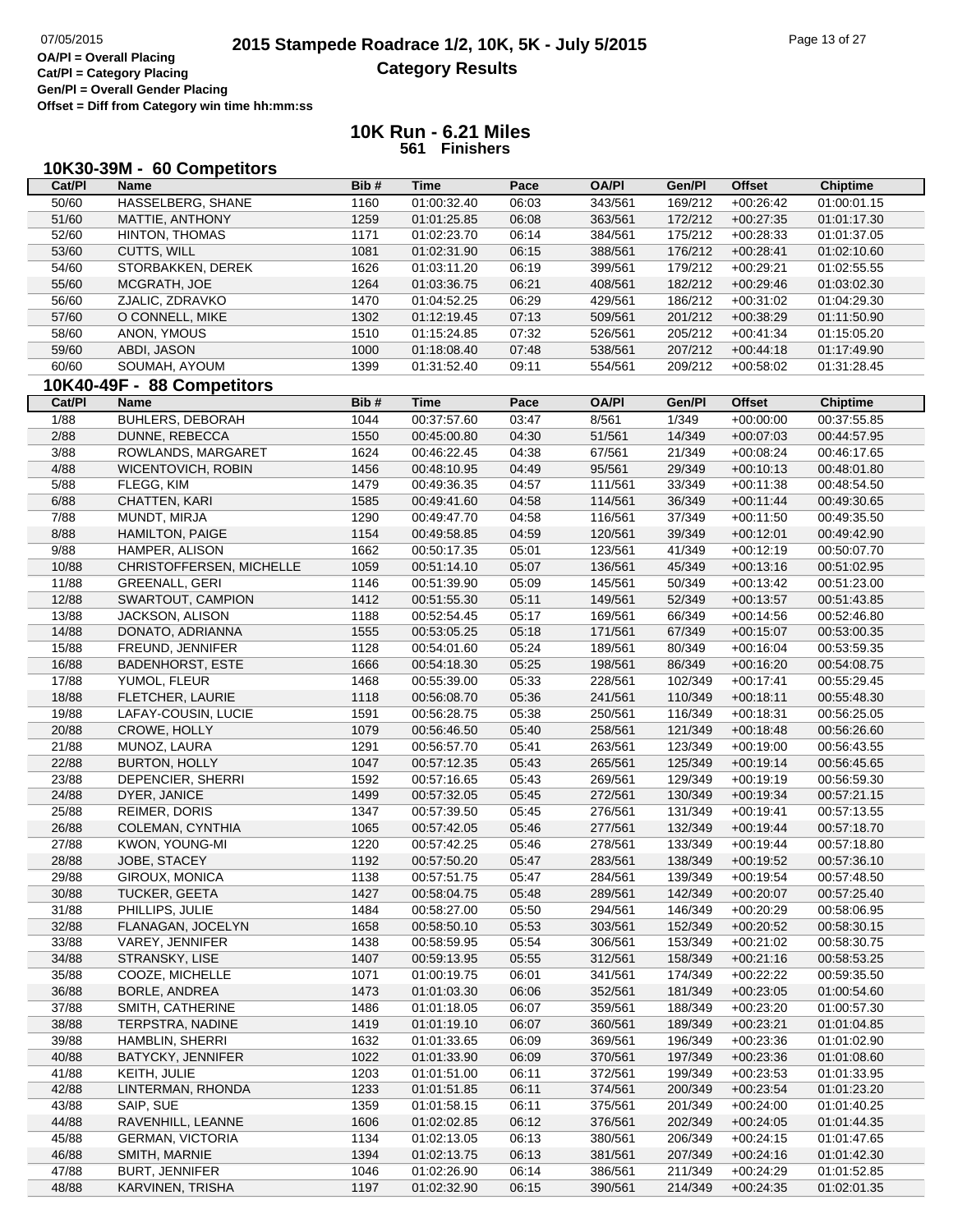٦

**Cat/Pl = Category Placing Gen/Pl = Overall Gender Placing Offset = Diff from Category win time hh:mm:ss**

## **10K Run - 6.21 Miles 561 Finishers**

# **10K40-49F - 88 Competitors**

| Cat/PI | <b>Name</b>                 | Bib# | <b>Time</b> | Pace  | <b>OA/PI</b> | Gen/Pl  | <b>Offset</b> | <b>Chiptime</b> |
|--------|-----------------------------|------|-------------|-------|--------------|---------|---------------|-----------------|
| 49/88  | WONG, WENDY                 | 1463 | 01:02:41.25 | 06:16 | 393/561      | 216/349 | $+00:24:43$   | 01:02:17.25     |
| 50/88  | PANDILA, CATHY              | 1313 | 01:03:26.55 | 06:20 | 401/561      | 221/349 | $+00:25:28$   | 01:03:03.70     |
| 51/88  | KEMP, ANITA                 | 1205 | 01:03:54.50 | 06:23 | 411/561      | 228/349 | $+00:25:56$   | 01:03:41.75     |
| 52/88  | WOO, CLAUDIA                | 1464 | 01:03:57.30 | 06:23 | 412/561      | 229/349 | $+00:25:59$   | 01:03:28.05     |
| 53/88  | R, BREE                     | 1340 | 01:04:07.40 | 06:24 | 413/561      | 230/349 | $+00:26:09$   | 01:03:51.80     |
| 54/88  | SCOTT, STACEY               | 1376 | 01:04:29.05 | 06:26 | 418/561      | 234/349 | $+00:26:31$   | 01:04:02.70     |
| 55/88  | HUGHES, TAMMY               | 1179 | 01:04:35.45 | 06:27 | 422/561      | 238/349 | $+00:26:37$   | 01:04:11.75     |
| 56/88  | <b>BOSCH, JULIE</b>         | 1038 | 01:04:35.50 | 06:27 | 423/561      | 239/349 | $+00:26:37$   | 01:04:11.75     |
| 57/88  | MORRISON, KELLY             | 1621 | 01:04:41.15 | 06:28 | 425/561      | 240/349 | $+00:26:43$   | 01:03:53.10     |
| 58/88  | <b>WILCOTT, HEATHER</b>     | 1630 | 01:04:41.60 | 06:28 | 426/561      | 241/349 | $+00:26:44$   | 01:03:53.45     |
| 59/88  | DICKINSON, LINDA            | 1093 | 01:05:31.45 | 06:33 | 436/561      | 248/349 | $+00:27:33$   | 01:05:10.00     |
| 60/88  | <b>DYCK, PATRICIA</b>       | 1098 | 01:05:39.30 | 06:33 | 437/561      | 249/349 | $+00:27:41$   | 01:05:26.45     |
| 61/88  | <b>BROWN, SUSAN</b>         | 1043 | 01:05:39.85 | 06:33 | 439/561      | 251/349 | $+00:27:42$   | 01:05:08.30     |
| 62/88  | JEANSON, NATASHIA           | 1190 | 01:05:47.15 | 06:34 | 442/561      | 254/349 | $+00:27:49$   | 01:05:16.10     |
| 63/88  | MACLEAN, MICHELLE           | 1248 | 01:06:07.95 | 06:36 | 446/561      | 258/349 | $+00:28:10$   | 01:05:54.95     |
| 64/88  | HILL, CATRIONA              | 1576 | 01:06:11.30 | 06:37 | 447/561      | 259/349 | $+00:28:13$   | 01:05:55.35     |
| 65/88  | <b>MEARNS, BRIDGET</b>      | 1271 | 01:06:21.70 | 06:38 | 449/561      | 261/349 | $+00:28:24$   | 01:05:40.15     |
| 66/88  | HENDERSON, COLLEEN          | 1166 | 01:06:40.45 | 06:40 | 450/561      | 262/349 | $+00:28:42$   | 01:06:30.40     |
| 67/88  | MAURO, KELLY                | 1260 | 01:07:03.00 | 06:42 | 453/561      | 265/349 | $+00:29:05$   | 01:06:36.25     |
| 68/88  | ROTTLER, NICOLE             | 1355 | 01:07:50.50 | 06:47 | 464/561      | 275/349 | $+00:29:52$   | 01:07:41.30     |
| 69/88  | WALLACE-CHAU, DHEA          | 1503 | 01:08:31.70 | 06:51 | 472/561      | 281/349 | $+00:30:34$   | 01:08:05.55     |
| 70/88  | WALLIN, DAWN                | 1547 | 01:08:35.20 | 06:51 | 475/561      | 284/349 | $+00:30:37$   | 01:08:00.25     |
| 71/88  | QUICK, LESLIE               | 1535 | 01:08:35.25 | 06:51 | 476/561      | 285/349 | $+00:30:37$   | 01:07:59.50     |
| 72/88  | LUTZ, KELLY                 | 1241 | 01:08:42.65 | 06:52 | 478/561      | 286/349 | $+00:30:45$   | 01:08:29.05     |
| 73/88  | HUSACK, JACKIE              | 1180 | 01:09:08.35 | 06:54 | 483/561      | 290/349 | $+00:31:10$   | 01:09:04.80     |
| 74/88  | TOUW, MARLA                 | 1502 | 01:09:14.20 | 06:55 | 484/561      | 291/349 | $+00:31:16$   | 01:08:48.65     |
| 75/88  | DEANS, LYNETTE              | 1554 | 01:10:36.05 | 07:03 | 495/561      | 299/349 | $+00:32:38$   | 01:10:16.75     |
| 76/88  | DUNN, SOLANGE               | 1556 | 01:11:29.40 | 07:08 | 501/561      | 303/349 | $+00:33:31$   | 01:11:09.85     |
| 77/88  | <b>DESJARDINS, KIM</b>      | 1091 | 01:12:14.75 | 07:13 | 507/561      | 307/349 | $+00:34:17$   | 01:11:33.00     |
| 78/88  | OYSTRECK, TERESA            | 1308 | 01:12:17.25 | 07:13 | 508/561      | 308/349 | $+00:34:19$   | 01:11:22.80     |
| 79/88  | LAU, CAM                    | 1225 | 01:13:27.30 | 07:20 | 510/561      | 309/349 | $+00:35:29$   | 01:12:57.75     |
| 80/88  | LAUZON, KATHY               | 1226 | 01:14:40.75 | 07:28 | 520/561      | 317/349 | $+00:36:43$   | 01:14:09.10     |
| 81/88  | WONG, KAREN                 | 1461 | 01:14:43.65 | 07:28 | 521/561      | 318/349 | $+00:36:46$   | 01:14:25.90     |
| 82/88  | CLEVERLEY, MICHELLE         | 1064 | 01:16:08.00 | 07:36 | 530/561      | 325/349 | $+00:38:10$   | 01:15:34.50     |
| 83/88  | PASTOOR, SHELAGH            | 1318 | 01:17:20.20 | 07:44 | 535/561      | 329/349 | $+00:39:22$   | 01:16:38.50     |
| 84/88  | CHUNG, LORRANE              | 1060 | 01:17:59.60 | 07:47 | 537/561      | 331/349 | $+00:40:02$   | 01:17:27.45     |
| 85/88  | THORP, LAURA                | 1588 | 01:18:34.30 | 07:51 | 540/561      | 333/349 | $+00:40:36$   | 01:17:53.85     |
| 86/88  | ATTWELL, SHAUNA             | 1012 | 01:22:56.50 | 08:17 | 550/561      | 342/349 | $+00:44:58$   | 01:22:22.45     |
| 87/88  | HAGEL, FRANCES              | 1574 | 01:32:38.15 | 09:15 | 556/561      | 346/349 | $+00:54:40$   | 01:31:52.80     |
| 88/88  | HAGSTROM, MICHELLE          | 1489 | 01:32:38.30 | 09:15 | 557/561      | 347/349 | $+00.54:40$   | 01:31:51.90     |
|        | 10K40-49M - 50 Competitors  |      |             |       |              |         |               |                 |
| Cat/PI | Name                        | Bib# | <b>Time</b> | Pace  | <b>OA/PI</b> | Gen/Pl  | <b>Offset</b> | Chiptime        |
| 1/50   | STRATTON, SHAWN             | 1676 | 00:37:07.60 | 03:42 | 6/561        | 6/212   | $+00:00:00$   | 00:37:05.95     |
| 2/50   | LUKINUK, BRENDT             | 1239 | 00:38:08.90 | 03:48 | 9/561        | 8/212   | $+00:01:01$   | 00:38:07.15     |
| 3/50   | SARANTIS, ARI               | 1362 | 00:38:45.65 | 03:52 | 10/561       | 9/212   | $+00:01:38$   | 00:38:44.20     |
| 4/50   | LECOCQ, VANCE               | 1529 | 00:39:36.90 | 03:57 | 15/561       | 13/212  | $+00:02:29$   | 00:39:34.25     |
| 5/50   | TAYLOR, CHRIS               | 1637 | 00:41:29.65 | 04:08 | 22/561       | 18/212  | $+00:04:22$   | 00:41:23.60     |
| 6/50   | MILLS, MARK                 | 1274 | 00:41:32.50 | 04:09 | 23/561       | 19/212  | $+00:04:24$   | 00:41:29.25     |
| 7/50   | WALL, SHELDON               | 1443 | 00:41:59.30 | 04:11 | 24/561       | 20/212  | $+00:04:51$   | 00:41:59.30     |
| 8/50   | <b>BEATTIE, SEAN</b>        | 1025 | 00:42:29.65 | 04:14 | 27/561       | 23/212  | $+00:05:22$   | 00:42:22.85     |
| 9/50   | DURUSSEL, RYAN              | 1097 | 00:43:53.20 | 04:23 | 39/561       | 28/212  | $+00:06:45$   | 00:43:47.30     |
| 10/50  | CANN, BRAD                  | 1509 | 00:44:42.70 | 04:28 | 47/561       | 34/212  | $+00:07:35$   | 00:44:41.10     |
| 11/50  | MIILLER, MARC               | 1273 | 00:44:54.70 | 04:29 | 49/561       | 36/212  | $+00:07:47$   | 00:44:48.00     |
| 12/50  | FUNK, RON                   | 1130 | 00:45:55.90 | 04:35 | 59/561       | 42/212  | $+00:08:48$   | 00:45:42.60     |
| 13/50  | JACKSON, RYAN               | 1189 | 00:46:32.25 | 04:39 | 70/561       | 49/212  | $+00:09:24$   | 00:46:24.80     |
| 14/50  | MOORE, NICK                 | 1280 | 00:46:44.05 | 04:40 | 73/561       | 52/212  | $+00:09:36$   | 00:46:30.75     |
| 15/50  | SEIDENZ, KARL               | 1379 | 00:46:51.40 | 04:41 | 77/561       | 55/212  | $+00:09:43$   | 00:46:49.20     |
| 16/50  | <b>BADENHORST, STEFANUS</b> | 1667 | 00:47:22.00 | 04:44 | 82/561       | 59/212  | $+00:10:14$   | 00:47:11.65     |
| 17/50  | <b>WATTERS, ADRIAN</b>      | 1447 | 00:47:56.00 | 04:47 | 93/561       | 65/212  | $+00:10:48$   | 00:47:40.75     |
| 18/50  | RAMSEY, JASON               | 1343 | 00:48:21.25 | 04:50 | 97/561       | 68/212  | $+00:11:13$   | 00:48:11.90     |
| 19/50  | DUNSMORE, STEVE             | 1573 | 00:48:49.90 | 04:52 | 103/561      | 72/212  | $+00:11:42$   | 00:48:39.80     |
|        |                             |      |             |       |              |         |               |                 |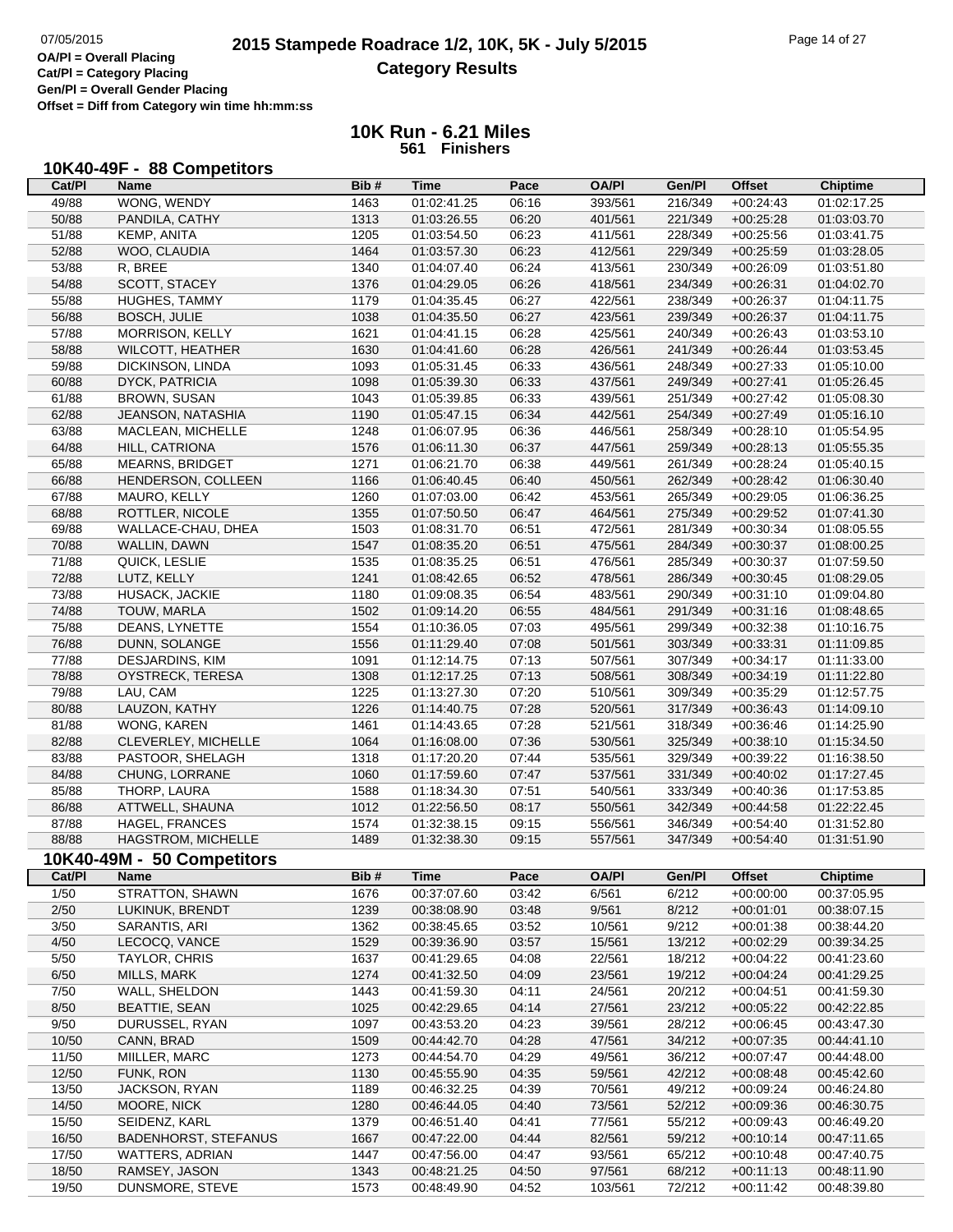| 10K40-49M - 50 Competitors |  |
|----------------------------|--|
|----------------------------|--|

| Cat/PI         | Name                                      | Bib#         | <b>Time</b>                | Pace           | <b>OA/PI</b>       | Gen/Pl             | <b>Offset</b>              | <b>Chiptime</b>            |
|----------------|-------------------------------------------|--------------|----------------------------|----------------|--------------------|--------------------|----------------------------|----------------------------|
| 20/50          | <b>BOGAART, WILL</b>                      | 1034         | 00:49:20.25                | 04:56          | 107/561            | 75/212             | $+00:12:12$                | 00:48:59.90                |
| 21/50          | ROBB, SHANE                               | 1671         | 00:49:51.55                | 04:59          | 118/561            | 81/212             | $+00:12:43$                | 00:49:41.55                |
| 22/50          | RANTA, DUANE                              | 1344         | 00:50:07.10                | 05:00          | 121/561            | 82/212             | $+00:12:59$                | 00:49:50.35                |
| 23/50          | WARD, ANDREW                              | 1445         | 00:50:52.30                | 05:05          | 133/561            | 90/212             | $+00:13:44$                | 00:50:36.25                |
| 24/50          | CHEN, XUN                                 | 1475         | 00:51:20.15                | 05:08          | 138/561            | 93/212             | $+00:14:12$                | 00:51:10.35                |
| 25/50          | PARTRIDGE, MICHAEL                        | 1317         | 00:51:20.40                | 05:08          | 139/561            | 94/212             | $+00:14:12$                | 00:51:12.55                |
| 26/50          | SNOW, PETER                               | 1564         | 00:52:11.05                | 05:13          | 155/561            | 100/212            | $+00:15:03$                | 00:51:45.60                |
| 27/50          | PAWELCZAK, ANDREY                         | 1321         | 00:52:26.05                | 05:14          | 162/561            | 102/212            | $+00:15:18$                | 00:52:22.50                |
| 28/50          | SIMMONS, DARRIN                           | 1384         | 00:53:17.15                | 05:19          | 175/561            | 105/212            | $+00:16:09$                | 00:52:51.00                |
| 29/50          | MARCIL, DEAN                              | 1256         | 00:53:48.45                | 05:22          | 182/561            | 107/212            | $+00:16:40$                | 00:53:34.30                |
| 30/50          | DECARLE, JASON                            | 1086         | 00:54:11.95                | 05:25          | 194/561            | 112/212            | $+00:17:04$                | 00:54:07.85                |
| 31/50          | FLEGG, PAUL                               | 1480         | 00:55:17.35                | 05:31          | 221/561            | 125/212            | $+00:18:09$                | 00:54:35.80                |
| 32/50          | YANG, ANDY                                | 1549         | 00:55:44.45                | 05:34          | 231/561            | 128/212            | $+00:18:36$                | 00:55:04.50                |
| 33/50          | <b>BISHOP, CRAIG</b>                      | 1031         | 00:56:48.60                | 05:40          | 259/561            | 138/212            | $+00:19:41$                | 00:56:37.75                |
| 34/50          | DYER, TODD                                |              |                            |                |                    |                    |                            |                            |
| 35/50          |                                           | 1501         | 00:57:32.10                | 05:45          | 273/561            | 143/212            | $+00:20:24$                | 00:57:21.20                |
|                | KOKOTT, RYAN                              | 1214         | 00:57:35.30                | 05:45          | 274/561            | 144/212            | $+00:20:27$                | 00:56:59.15                |
| 36/50          | SMITH, LEE                                | 1393         | 00:57:53.80                | 05:47          | 285/561            | 146/212            | $+00:20:46$                | 00:57:23.05                |
| 37/50          | HAY, BRAD                                 | 1162         | 00:58:28.50                | 05:50          | 295/561            | 149/212            | $+00:21:20$                | 00:58:11.95                |
| 38/50          | WILLIAMS, ROBIN                           | 1458         | 00:59:14.20                | 05:55          | 313/561            | 155/212            | $+00:22:06$                | 00:58:51.20                |
| 39/50          | NAGY, ATTILA                              | 1295         | 00:59:28.00                | 05:56          | 319/561            | 159/212            | $+00:22:20$                | 00:58:56.60                |
| 40/50          | HAMBLIN, BRUCE                            | 1594         | 01:00:16.75                | 06:01          | 339/561            | 167/212            | $+00:23:09$                | 00:59:45.65                |
| 41/50          | FLYNN, ETHAN                              | 1120         | 01:00:20.50                | 06:02          | 342/561            | 168/212            | $+00:23:12$                | 00:59:53.55                |
| 42/50          | KEITH, FIN                                | 1202         | 01:01:51.15                | 06:11          | 373/561            | 174/212            | $+00:24:43$                | 01:01:34.00                |
| 43/50          | COOK, JASON                               | 1069         | 01:03:24.45                | 06:20          | 400/561            | 180/212            | $+00:26:16$                | 01:02:51.20                |
| 44/50          | TAYLOR, CORY                              | 1418         | 01:03:47.35                | 06:22          | 410/561            | 183/212            | $+00:26:39$                | 01:03:32.60                |
| 45/50          | MAGSOMBOL, ARNEL                          | 1482         | 01:04:40.55                | 06:28          | 424/561            | 185/212            | $+00:27:32$                | 01:04:33.30                |
| 46/50          | STYCZEN, MIKE                             | 1627         | 01:05:27.40                | 06:32          | 435/561            | 188/212            | $+00:28:19$                | 01:05:02.15                |
| 47/50          | QUINN, KRIS                               | 1339         | 01:07:08.50                | 06:42          | 458/561            | 189/212            | $+00:30:00$                | 01:06:58.75                |
| 48/50          | YIP, STEPHEN                              | 1467         | 01:08:01.00                | 06:48          | 467/561            | 190/212            | $+00:30:53$                | 01:07:48.65                |
| 49/50          | STEVENSON, ROGER                          | 1405         | 01:09:28.80                | 06:56          | 486/561            | 194/212            | $+00:32:21$                | 01:09:00.45                |
|                |                                           |              |                            |                |                    |                    |                            |                            |
| 50/50          | BARQUEST, DAVE                            | 1019         | 01:11:17.50                | 07:07          | 500/561            | 198/212            | $+00:34:09$                | 01:10:45.90                |
|                |                                           |              |                            |                |                    |                    |                            |                            |
| Cat/PI         | 10K50-59F - 48 Competitors<br><b>Name</b> | Bib#         | <b>Time</b>                | Pace           | <b>OA/PI</b>       | Gen/Pl             | <b>Offset</b>              | <b>Chiptime</b>            |
|                |                                           | 1289         | 00:42:36.05                |                |                    |                    | $+00:00:00$                | 00:42:33.50                |
| 1/48           | MULLIGAN, ZITA                            |              |                            | 04:15          | 29/561             | 5/349              |                            |                            |
| 2/48           | PATTERSON, JANICE                         | 1320         | 00:44:14.45                | 04:25          | 43/561             | 12/349             | $+00:01:38$                | 00:44:12.25                |
| 3/48           | BENZ, CATHY                               | 1600         | 00:49:40.80                | 04:58          | 113/561            | 35/349             | $+00:07:04$                | 00:49:33.20                |
| 4/48           | ANDERSON, AMY                             | 1006         | 00:51:26.10                | 05:08          | 142/561            | 47/349             | $+00:08:50$                | 00:51:14.90                |
| 5/48           | PHALEN, LINDA                             | 1326         | 00:53:46.75                | 05:22          | 181/561            | 75/349             | $+00:11:10$                | 00:53:30.70                |
| 6/48           | VALLEVAND, ANDREA                         | 1545         | 00:54:12.85                | 05:25          | 195/561            | 83/349             | $+00:11:36$                | 00:53:34.15                |
| 7/48           | WESA, BRENDA                              | 1452         | 00:54:17.75                | 05:25          | 197/561            | 85/349             | $+00:11:41$                | 00:54:06.40                |
| 8/48           | ORME-LUMSDON, SALLY                       | 1306         | 00:54:22.35                | 05:26          | 200/561            | 87/349             | $+00:11:46$                | 00:54:17.45                |
| 9/48           | FRERE SCHMIDT, RINKY                      | 1481         | 00:55:07.90                | 05:30          | 216/561            | 95/349             | $+00:12:31$                | 00:55:02.50                |
| 10/48          | MANITOPYES, CARRIE                        | 1673         | 00:55:24.95                | 05:32          | 224/561            | 99/349             | $+00:12:48$                | 00:55:21.50                |
| 11/48          | UYS, REINETTE                             | 1436         | 00:55:37.20                | 05:33          | 226/561            | 101/349            | $+00:13:01$                | 00:55:27.70                |
| 12/48          | KRYCZKA-IRWIN, KELLY                      | 1216         | 00:56:30.40                | 05:39          | 251/561            | 117/349            | $+00:13:54$                | 00:56:10.05                |
| 13/48          | WATTIE, LORRAINE                          | 1449         | 00:56:39.95                | 05:39          | 256/561            | 120/349            | $+00:14:03$                | 00:56:31.25                |
| 14/48          | CAZEMIER, JANE                            | 1054         | 00:59:00.65                | 05:54          | 307/561            | 154/349            | $+00:16:24$                | 00:58:32.55                |
| 15/48          | AHENDA, LADONA                            | 1584         | 00:59:35.65                | 05:57          | 326/561            | 162/349            | $+00:16:59$                | 00:59:11.70                |
| 16/48          | MOCH, LORI                                | 1277         | 01:00:11.70                | 06:01          | 337/561            | 171/349            | $+00:17:35$                | 01:00:05.80                |
| 17/48          | DERBECKER, SUZANNE                        | 1090         | 01:00:33.95                | 06:03          | 344/561            | 175/349            | $+00:17:57$                | 01:00:28.10                |
| 18/48          | BAKALIK, JUDY                             | 1506         | 01:00:52.55                | 06:05          | 347/561            | 178/349            | $+00:18:16$                | 01:00:34.35                |
| 19/48          | <b>SCHULER, NANCY</b>                     | 1374         | 01:01:15.00                | 06:07          | 356/561            | 185/349            | $+00:18:38$                | 01:00:31.60                |
| 20/48          | MCCAULEY, SHEILA                          | 1532         | 01:01:23.75                | 06:08          | 362/561            | 191/349            | $+00:18:47$                | 01:01:09.80                |
| 21/48          | PANNETT, TRACY                            | 1314         | 01:01:31.55                | 06:09          | 367/561            | 195/349            | $+00:18:55$                | 01:00:56.40                |
| 22/48          | HARASYM, PATRICIA                         | 1672         | 01:02:52.65                | 06:17          | 394/561            | 217/349            | $+00:20:16$                | 01:02:17.30                |
| 23/48          | CAMPBELL, SHERYL                          | 1639         | 01:04:09.45                | 06:24          | 414/561            | 231/349            | $+00:21:33$                | 01:03:35.35                |
| 24/48          | LEAHY, LINDA                              | 1559         | 01:04:46.15                | 06:28          | 427/561            | 242/349            | $+00:22:10$                | 01:04:33.65                |
| 25/48          | <b>WILLIAMS, TRACY</b>                    | 1631         | 01:04:47.75                | 06:28          | 428/561            | 243/349            | $+00:22:11$                | 01:04:13.50                |
| 26/48          | ILNYCKYJ, MARIA                           | 1181         | 01:05:09.50                | 06:30          | 432/561            | 246/349            | $+00:22:33$                | 01:04:44.70                |
| 27/48<br>28/48 | <b>HODGINS, KATHRYN</b><br>STRATTON, JUDY | 1523<br>1408 | 01:06:03.10<br>01:07:51.35 | 06:36<br>06:47 | 445/561<br>465/561 | 257/349<br>276/349 | $+00:23:27$<br>$+00:25:15$ | 01:05:54.65<br>01:07:47.00 |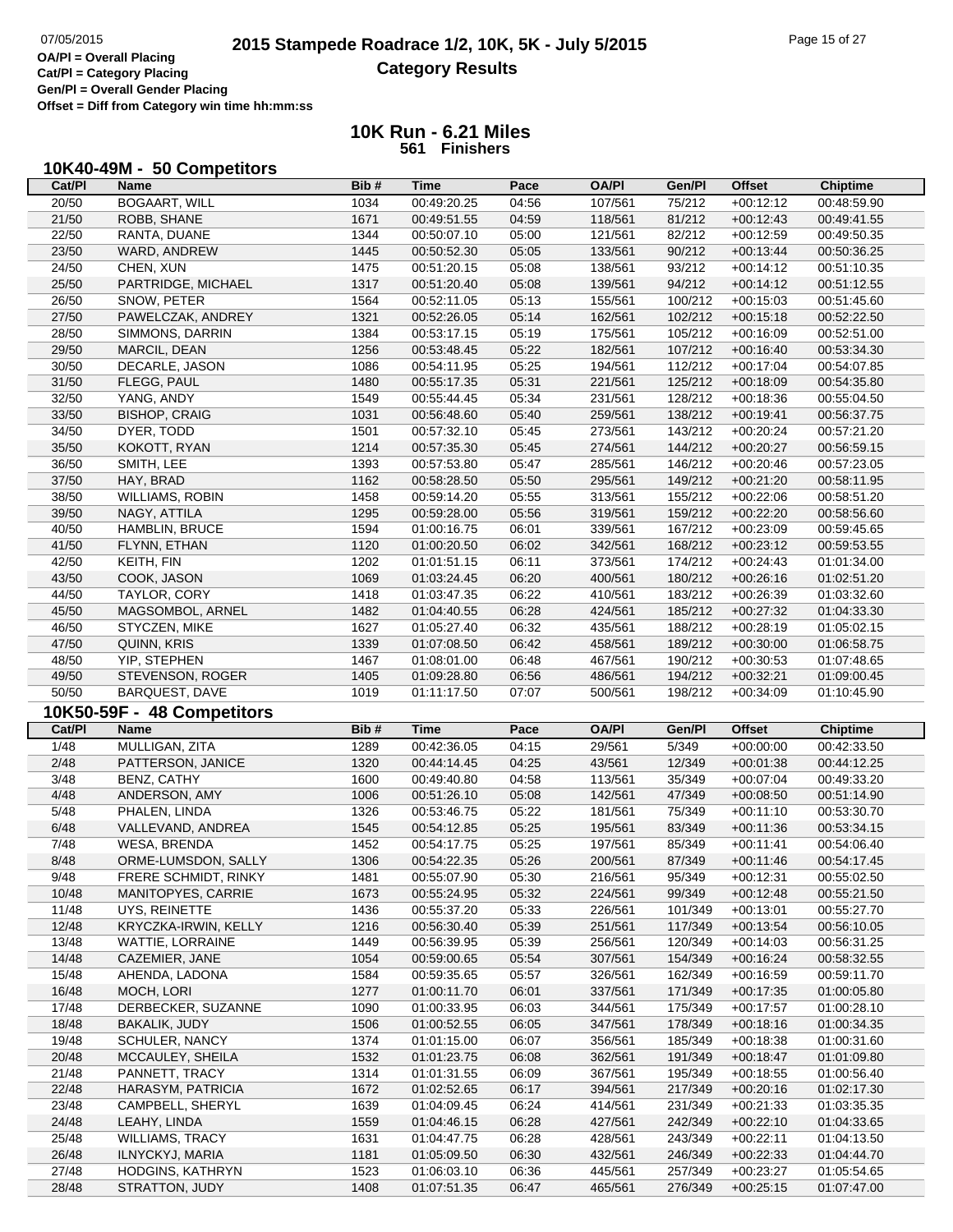| Cat/PI         | 10K50-59F - 48 Competitors<br><b>Name</b> | Bib#         | <b>Time</b>                | Pace           | <b>OA/PI</b>     | Gen/Pl           | <b>Offset</b>              | <b>Chiptime</b>            |
|----------------|-------------------------------------------|--------------|----------------------------|----------------|------------------|------------------|----------------------------|----------------------------|
| 29/48          | <b>TURNQUIST, PATRICIA</b>                | 1429         | 01:08:43.90                | 06:52          | 480/561          | 287/349          | $+00:26:07$                | 01:08:24.30                |
| 30/48          | COLLIN, JOCELYNE                          | 1066         | 01:09:42.80                | 06:58          | 489/561          | 294/349          | $+00:27:06$                | 01:09:04.75                |
| 31/48          | PACKHAM, JOANNE                           | 1310         | 01:10:22.10                | 07:02          | 494/561          | 298/349          | $+00:27:46$                | 01:09:46.15                |
| 32/48          | HUTCHINSON, JANET                         | 1525         | 01:11:33.35                | 07:09          | 502/561          | 304/349          | $+00:28:57$                | 01:10:57.50                |
| 33/48          | RICHARDS, YOLANDA                         | 1350         | 01:13:38.15                | 07:21          | 515/561          | 312/349          | $+00:31:02$                | 01:13:13.50                |
| 34/48          | MACPHERSON, JAYE                          | 1250         | 01:14:17.40                | 07:25          | 519/561          | 316/349          | $+00:31:41$                | 01:13:40.35                |
| 35/48          | <b>SCHMIDT, JANICE</b>                    | 1373         | 01:14:48.65                | 07:28          | 522/561          | 319/349          | $+00:32:12$                | 01:14:15.25                |
| 36/48          | WALL, CATHY                               | 1442         | 01:15:23.95                | 07:32          | 525/561          | 321/349          | $+00:32:47$                |                            |
| 37/48          | SALBERG, CHRISTINE                        | 1360         | 01:15:56.40                | 07:35          | 528/561          | 323/349          | $+00:33:20$                | 01:15:04.90<br>01:15:38.15 |
| 38/48          | FORTIER, LAURA                            | 1517         | 01:16:35.45                | 07:39          | 533/561          | 327/349          | $+00:33:59$                | 01:15:50.95                |
| 39/48          | SIY, MARY                                 | 1387         | 01:16:44.95                | 07:40          | 534/561          | 328/349          | $+00:34:08$                | 01:16:40.65                |
| 40/48          | <b>IRELAND, GINA</b>                      | 1182         | 01:17:48.95                | 07:46          | 536/561          | 330/349          | $+00:35:12$                | 01:17:06.80                |
| 41/48          | CRUXTON, DIANE                            | 1596         | 01:18:33.85                | 07:51          | 539/561          | 332/349          | $+00:35:57$                | 01:17:52.30                |
| 42/48          | LOMMERTS, GRACE                           | 1235         | 01:19:18.40                | 07:55          | 542/561          | 335/349          | $+00:36:42$                | 01:18:36.55                |
| 43/48          | ADAMS, FATIN                              | 1002         | 01:19:31.15                | 07:57          | 543/561          | 336/349          | $+00:36:55$                | 01:19:03.10                |
| 44/48          | <b>BENSON, BONNIE</b>                     | 1029         | 01:21:02.10                | 08:06          | 547/561          | 339/349          | $+00:38:26$                | 01:20:17.85                |
| 45/48          | MCDONALD, CHERYL                          | 1262         | 01:21:26.25                | 08:08          | 548/561          | 340/349          | $+00:38:50$                | 01:20:52.70                |
| 46/48          | MAMMONE, KAREN                            | 1253         | 01:22:22.35                | 08:14          | 549/561          | 341/349          | $+00:39:46$                | 01:21:44.60                |
| 47/48          | SUKILOVIC, ROSEMARY                       | 1410         | 01:27:09.45                | 08:42          | 552/561          | 344/349          | $+00:44:33$                | 01:26:30.05                |
| 48/48          | SPREADBURY, YVONNE                        | 1641         | 01:36:03.20                | 09:36          | 561/561          | 349/349          | $+00:53:27$                | 01:35:42.05                |
|                |                                           |              |                            |                |                  |                  |                            |                            |
|                | 10K50-59M - 45 Competitors                |              |                            |                |                  |                  |                            |                            |
| Cat/PI         | Name                                      | Bib#         | <b>Time</b>                | Pace           | <b>OA/PI</b>     | Gen/Pl           | <b>Offset</b>              | <b>Chiptime</b>            |
| $\frac{1}{45}$ | MCBETH, MICHAEL<br><b>BICKLEY, ED</b>     | 1587         | 00:36:51.40<br>00:39:06.80 | 03:41<br>03:54 | 5/561            | 5/212            | $+00:00:00$                | 00:36:50.15                |
| 2/45           |                                           | 1571         |                            |                | 12/561           | 11/212           | $+00:02:15$<br>$+00:03:20$ | 00:39:05.05                |
| $3/45$         | EVANS, DOUG                               | 1478         | 00:40:11.70                | 04:01          | 18/561           | 15/212           |                            | 00:40:09.65                |
| 4/45           | ROTH, JAIMIE                              | 1580         | 00:42:01.35                | 04:12          | 25/561           | 21/212           | $+00:05:09$                | 00:41:58.90                |
| $5/45$         | WYLLIE, DOUG                              | 1488         | 00:42:26.70                | 04:14          | 26/561           | 22/212           | $+00:05:35$                | 00:42:18.65                |
| 6/45           | BENZ, WAYNE                               | 1601         | 00:44:39.15                | 04:27          | 46/561           | 33/212           | $+00:07:47$                | 00:44:33.95                |
| 7/45           | ESPEY, BOB                                | 1105         | 00:45:57.95                | 04:35          | 61/561           | 43/212           | $+00:09:06$                | 00:45:52.55                |
| 8/45<br>9/45   | FORD, DANIEL                              | 1122<br>1644 | 00:46:30.60                | 04:39          | 69/561           | 48/212           | $+00:09:39$                | 00:46:02.55                |
| 10/45          | NOKES, TIM                                | 1619         | 00:46:48.35<br>00:48:25.20 | 04:40<br>04:50 | 74/561<br>98/561 | 53/212<br>69/212 | $+00:09:56$<br>$+00:11:33$ | 00:46:47.60<br>00:48:22.30 |
| 11/45          | MORRIS, CHUCK<br>NOLIN, GRANT             | 1299         | 00:48:39.85                | 04:51          | 101/561          | 71/212           | $+00:11:48$                | 00:48:25.70                |
| 12/45          | CONEYBEARE, STEVE                         | 1068         | 00:49:21.30                | 04:56          | 108/561          | 76/212           |                            | 00:49:04.45                |
| 13/45          | WESA, KEVIN                               | 1453         | 00:49:34.45                | 04:57          | 110/561          | 78/212           | $+00:12:29$<br>$+00:12:43$ | 00:49:19.15                |
| 14/45          | PARDOE, GLEN                              | 1315         | 00:49:44.70                | 04:58          | 115/561          | 79/212           | $+00:12:53$                | 00:49:27.75                |
| 15/45          | MOORE, RANDY                              | 1281         | 00:49:50.90                | 04:59          | 117/561          | 80/212           | $+00:12:59$                | 00:49:43.15                |
| 16/45          | MCLEOD, RICK                              | 1270         | 00:50:44.00                | 05:04          | 130/561          | 87/212           | $+00:13:52$                | 00:50:36.60                |
| 17/45          | RAFF, TIMOTHY                             | 1342         | 00:51:19.60                | 05:07          | 137/561          | 92/212           | $+00:14:28$                | 00:50:57.15                |
| 18/45          | HALPENNY, CURT                            | 1153         | 00:51:21.45                | 05:08          | 140/561          | 95/212           | $+00:14:30$                | 00:50:58.10                |
| 19/45          | CAMPBELL, MICHAEL                         | 1050         | 00:52:13.60                | 05:13          | 157/561          | 101/212          | $+00:15:22$                | 00:51:39.00                |
| 20/45          | ORME-LUMSDON, PAUL                        | 1305         | 00:54:10.20                | 05:25          | 193/561          | 111/212          | $+00:17:18$                | 00:53:56.75                |
| 21/45          | DYCK, DON                                 | 1515         | 00:54:18.65                | 05:25          | 199/561          | 113/212          | $+00:17:27$                | 00:54:05.25                |
| 22/45          | SMITH, KEVIN                              | 1392         | 00:54:23.00                | 05:26          | 201/561          | 114/212          | $+00:17:31$                | 00:54:10.65                |
| 23/45          | CLAYTON, ROB                              | 1063         | 00:54:50.25                | 05:29          | 210/561          | 119/212          | $+00:17:58$                | 00:54:38.10                |
| 24/45          | SARETSKY, THOMAS                          | 1364         | 00:54:55.35                | 05:29          | 213/561          | 121/212          | $+00:18:03$                | 00:54:46.90                |
| 25/45          | SCHMIDT, NORM                             | 1485         | 00:55:07.95                | 05:30          | 217/561          | 122/212          | $+00:18:16$                | 00:55:02.45                |
| 26/45          | UYS, CLOETE                               | 1435         | 00:55:09.85                | 05:30          | 218/561          | 123/212          | $+00:18:18$                | 00:55:00.00                |
| 27/45          | SMIT, CASEY                               | 1391         | 00:55:38.85                | 05:33          | 227/561          | 126/212          | $+00:18:47$                | 00:55:32.00                |
| 28/45          | CASTONGUAY, DON                           | 1053         | 00:55:54.15                | 05:35          | 235/561          | 130/212          | $+00:19:02$                | 00:55:22.00                |
| 29/45          | MOCH, DARCY                               | 1276         | 00:55:56.05                | 05:35          | 236/561          | 131/212          | $+00:19:04$                | 00:55:50.30                |
| 30/45          | ZUMBRUNN, STEVEN                          | 1472         | 00:56:18.20                | 05:37          | 244/561          | 133/212          | $+00:19:26$                | 00:55:55.20                |
| 31/45          | <b>KEELING, JAMES</b>                     | 1199         | 00:56:19.75                | 05:37          | 246/561          | 134/212          | $+00:19:28$                | 00:55:45.35                |
| 32/45          | IRWIN, WILLIAM                            | 1185         | 00:56:30.60                | 05:39          | 252/561          | 135/212          | $+00:19:39$                | 00:56:11.55                |
| 33/45          | <b>BROWN, MITCHEL</b>                     | 1042         | 00:59:17.35                | 05:55          | 314/561          | 156/212          | $+00:22:25$                | 00:58:44.60                |
| 34/45          | UNDHEIM, SIG                              | 1433         | 00:59:25.85                | 05:56          | 318/561          | 158/212          | $+00:22:34$                | 00:59:15.25                |
| 35/45          | PANDILA, AMAR                             | 1312         | 00:59:29.60                | 05:56          | 320/561          | 160/212          | $+00:22:38$                | 00:59:07.05                |
| 36/45          | <b>WALLACE, KERRY</b>                     | 1444         | 00:59:30.25                | 05:57          | 322/561          | 162/212          | $+00:22:38$                | 00:59:13.65                |
| 37/45          | AHENDA, ALLOYS                            | 1003         | 00:59:31.95                | 05:57          | 324/561          | 164/212          | $+00:22:40$                | 00:59:07.30                |
| 38/45          | FIELD, STEVE                              | 1116         | 00:59:47.95                | 05:58          | 330/561          | 166/212          | $+00:22:56$                | 00:59:02.55                |
| 39/45          | BALL, DAVID                               | 1648         | 01:00:54.15                | 06:05          | 348/561          | 170/212          | $+00:24:02$                | 01:00:24.40                |